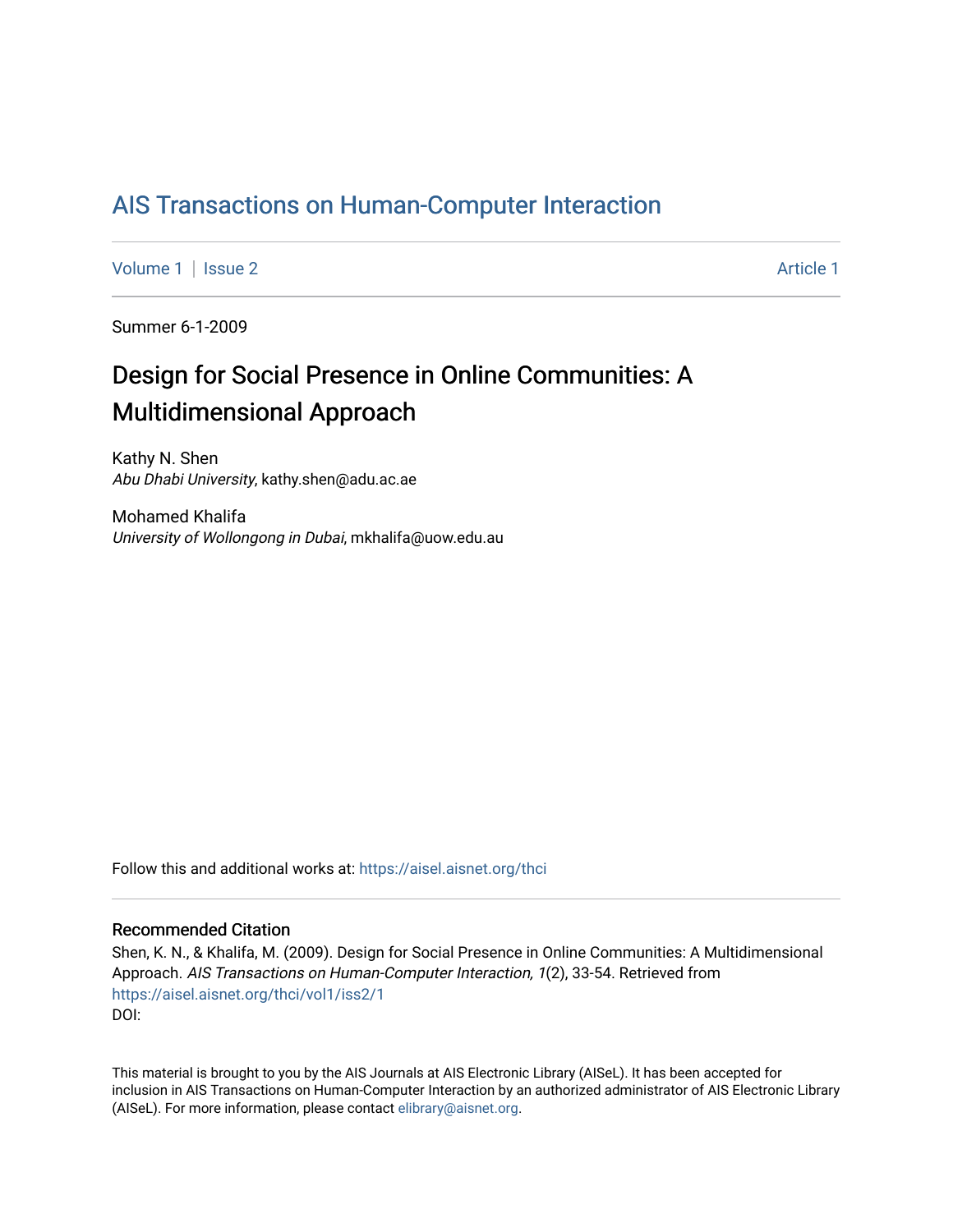

*Volume 1 ■ Issue 2 ■ June 2009*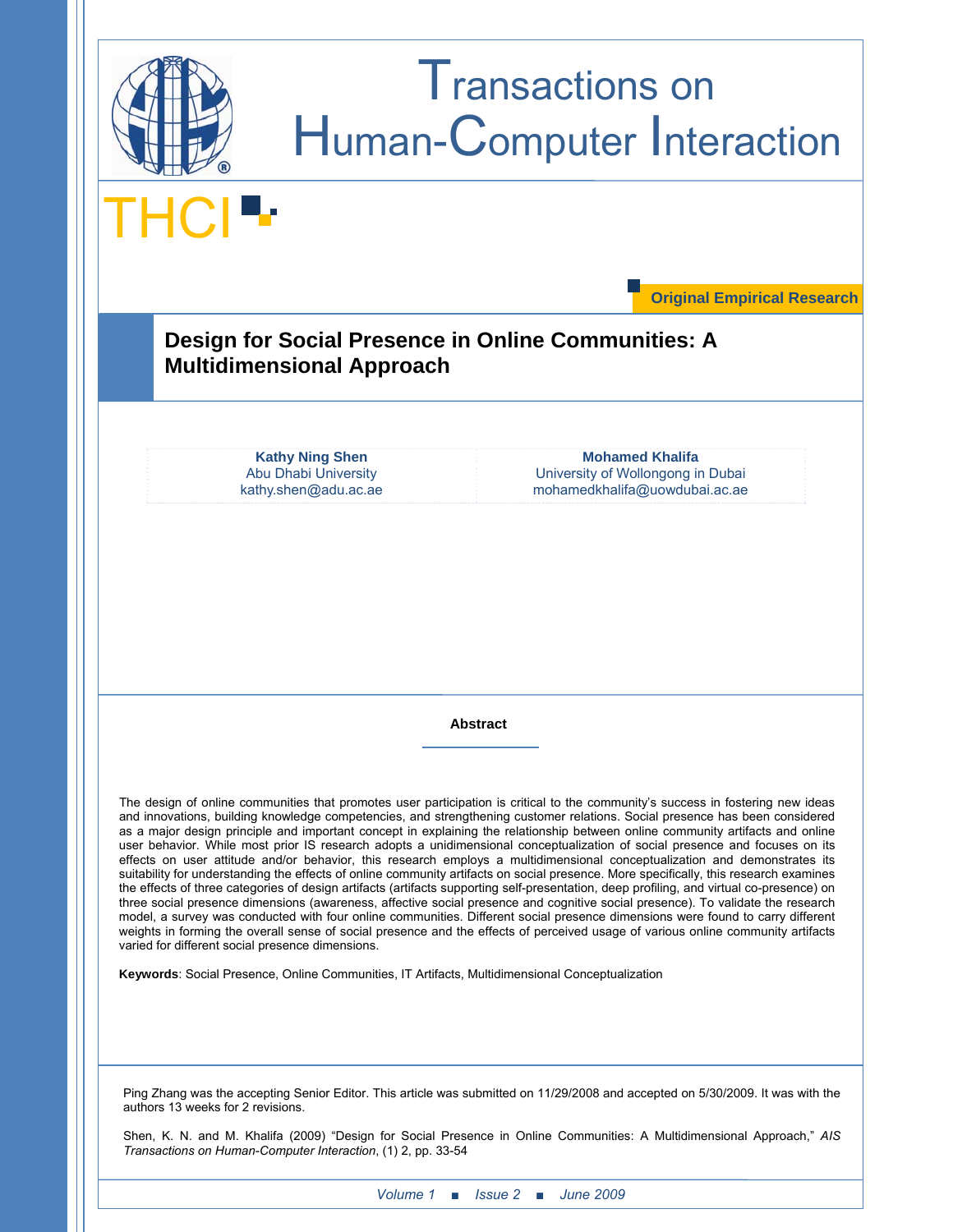## **INTRODUCTION**

Online communities, also called virtual communities, are computer-mediated social spaces that allow groups to form and be sustained primarily through ongoing virtual communication processes (Bagozzi and Dholakia, 2002). Given the large varieties in online communities, this article focuses on text-based online communities (e.g., online communities supported by software packages like vBulletin, phpBB, and Invision). Much evidence has shown their potent influence in bringing together far-flung, like-minded individuals (Hagel and Armstrong, 1997) and their commercial and/or social values (Gupta and Kim, 2004). More importantly, online communities represent an important mechanism for knowledge exchange and sharing (Wasko and Faraj, 2000; Wenger, 1998). A growing number of companies are building online communities to facilitate peer-to-peer help (Daugherty et al., 2005), foster new ideas and innovation (Nambisan, 2002; Teigland and Wasko, 2003), and build knowledge competencies (Saint-Onge and Wallace, 2003; Daugherty et al., 2005). Online communities are also used to access customer knowledge. Many firms are hosting online user communities to collect feedback and ideas (Williams and Cothrel, 2000) and to strength their innovation process (Jeppesen and Frederiksen, 2006). As of Feb. 2005 (update this information), 14 out of the top 20 most popular English/Chinese websites are either online communities or include online community functions. Some large online communities have more than 14 million members (http://www.big-boards.com/).

For online communities, the technological capacity of communication media plays a critical role in determining individual behaviour, as all psychological experiences of the represented places and groups are computer-mediated communication (Jones et al., 2004). Technologically speaking, online community design includes various IT artifacts that facilitate communication and interaction<sup>1</sup> (Ren et al., 2007). In this regard, social presence emerges as a major design principle and a core construct in studying computer-mediated communication (CMC) (Biocca et al., 1995). Conceptualized as an inherent property of media, social refers to the feeling of "being with another" or the degree of salience of the other person in the interaction and the consequent salience of the interpersonal relationships (Biocca et al., 2003). Prior research has demonstrated the important role that social presence plays in explaining email usage (Gefen and Straub, 1997), enhancing e-trust (Gefen and Straub, 2004), sharing information over CMC (Miranda and Saunders, 2003), reducing uncertainty in online shopping (Pavlou et al., 2007), increasing motivation for system usage (Venkatesh and Johnson, 2002), and affecting group consensus in CMC (Sia et al., 2002; Yoo and Alavi, 2001). Along the same lines, achieving appropriate social presence has also been considered a main task and objective for online community design (Preece and Maloney-Krichmar, 2003). Of particular interest in this study is how various online community artifacts affect the members' sense of social presence.

Existing research on the technical antecedents of social presence has the following limitations. First, most prior research adopts a unidimensional conceptualization of social presence and considers it a static media characteristic. Using face-to-face communication as the benchmark, these studies categorized different media to be high or low in social presence without examining the underlying effects of the specific IT artifacts. Such research sheds little insight on IT artifacts relevant to social presence. Second, some studies conceptualize social presence as a "subjective quality" of media and examine the effects of one or two design artifacts on social presence in isolation, e.g., video (Homer et al., 2008), customer review and recommendation (Kumar and Benbasat, 2006), and physically embodied agents (Lee et al., 2006). Although insightful, such results oversimplify the "subjective quality" of those IT artifacts along one dimension of social presence. It is very likely that video would not arouse the same feeling of "being with another" as that customer review and recommendation would. In other words, different IT artifacts may bring the sense of social presence in different ways, which cannot be captured by a unidimensional conceptualization. Furthermore, such studies may not reveal the relative importance of various IT artifacts--online community users are exposed to a wide range of IT artifacts. Understanding the dominant artifacts for the sense of social presence would be very helpful in allocating design resources.

Indeed, it has been suggested that social presence be re-conceptualized as the fluctuating phenomenal nature of the medium indicating one's state within the medium (Biocca et al., 2003). To account for the rich communication experience aroused by certain media, a multidimensional approach in conceptualizing social presence has been recommended (Biocca et al., 2001; Shen and Khalifa, 2008). The multi-dimensional conceptualization of social presence has the potential to further the discernment of the different weights of an IT artifact on the various aspects of the feeling of "being with the others." In turn, community design becomes more relevant and effective. However, such a potential is not yet validated due to the fact that extant research on multi-dimensional conceptualizations of social presence lacks rigorous validation, and little research has been done to examine its antecedents.

Therefore, we are interested in the research question about how various online community artifacts affect different social presence dimensions. In this study, we adopt a multidimensional conceptualization of social presence developed by Shen and Khalifa (2008) to examine the simultaneous effects of various online community artifacts on

<sup>1</sup> http://www.vbulletin.com/features.php: See the typical user control features provided by vBulletin.

 $\overline{a}$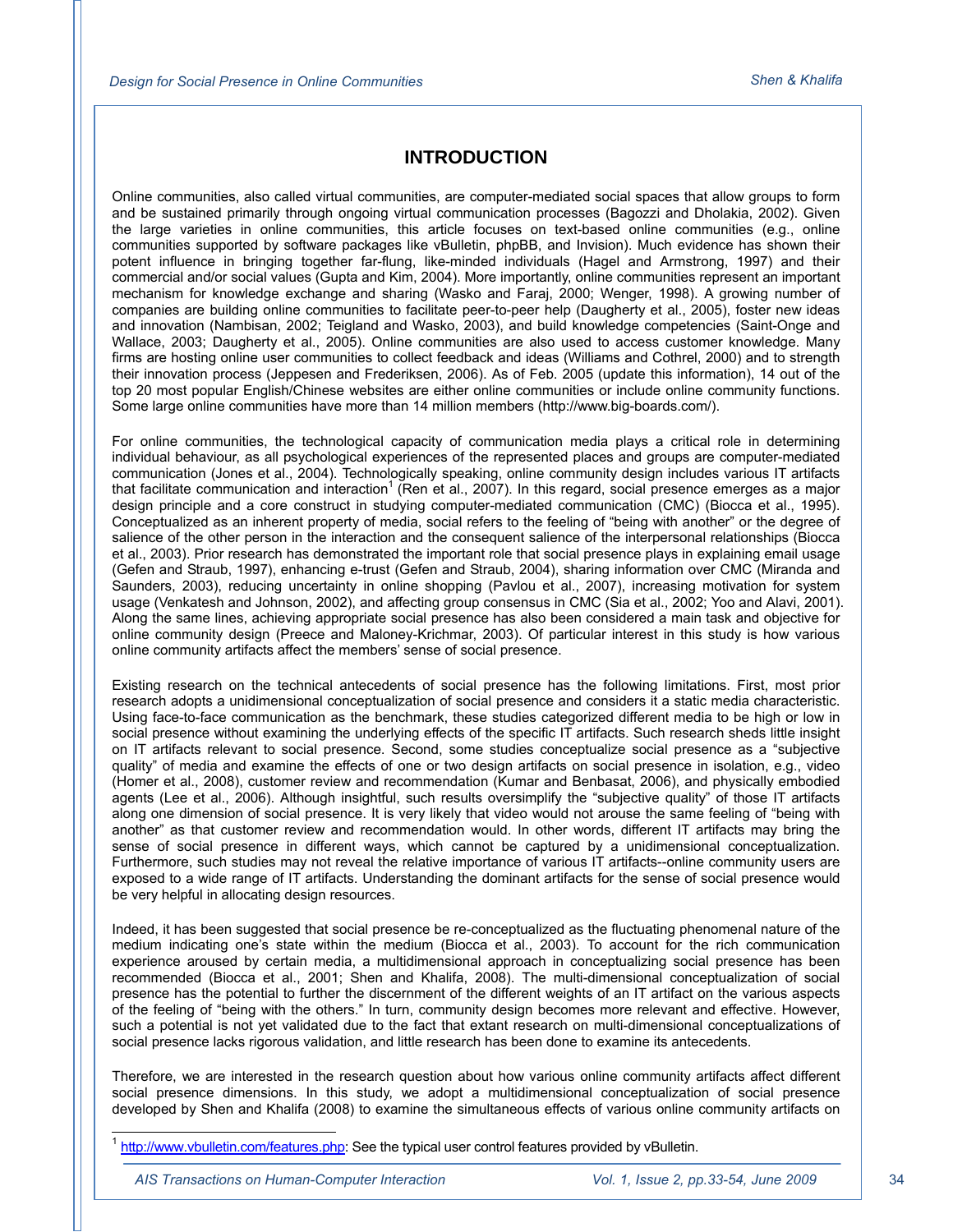social presence. According to their conceptualization, social presence has three dimensions: awareness, affective social presence, and cognitive social presence. Our contribution to this conceptualization is twofold. First, we strengthen and complete this conceptualization by clarifying and empirically validating the relationship between social presence dimensions and overall social presence. Second, by examining its online community artifact antecedents, we demonstrate the suitability of this multi-dimensional conceptualization in understanding various implications of online community IT artifacts.

We adapt the online community artifacts characterizing the technical context of online communities from the framework developed by Ma and Agarwal (2007). The reason for choosing this framework is due to the similarity of the research context. This framework proposes four categories of online community artifacts supporting selfpresentation, deep profiling, persistent labeling, and virtual co-presence. Ma and Agarwal (2007) showed that actual usage of these artifacts by the member or his/her communicators facilitates identity communication and identity confirmation. Different from identity communication (Ma and Agarwal 2007) that is mainly controlled by the member him/herself, the social interaction context for a focal person and subsequent sense of social presence is shaped more collectively by members using various community artifacts for self-presentation and rich communication. Therefore, we conceptualize that perceived overall usage of online community artifacts will influence the sense of social presence.

We conceptualize the model at the dimensional level in order to obtain insight on the correspondence between online community artifacts and various social presence dimensions, but we test the model at both dimensional and multidimensional levels. Data from four similar online communities and the empirical results provide strong support for the research model. As the first attempt to apply a multidimensional conceptualization of social presence to understand the effects of online community artifacts, this research entails theoretical and practical implications for online community research and design.

This paper is structured as follows. We first review social presence theory and the application of social presence in prior IS research. Then we discuss the multidimensional conceptualization of social presence and justify the research hypotheses. Next, we describe the empirical study and discuss the results. In conclusion, we discuss the theoretical and practical implications of these results and make suggestions for future research.

## **SOCIAL PRESENCE IN PRIOR IS RESEARCH**

The concept of presence has been used in studying telecommunication, teleoperators, and virtual environments. A widely accepted definition of presence is "a perceptual illusion of non-mediation" that occurs "when a person fails to perceive or acknowledge the existence of a medium in his/her communication environment and responds as he/she would if the medium were not there" (Lombard and Ditton, 1997). Two types of presence are identified, i.e., physical presence and social presence. Physical presence, also known as spatial presence or telepresence, describes the illusion of being physically present in the setting simulated by the medium (Lombard and Ditton, 1997; Slater et al., 1994; Venkatesh and Johnson, 2002). Social presence, on the other hand, is conceptualized as the inherent property of media, refers to the feeling of "being with another" or the degree of salience of the other person in the interaction and the consequent salience of the interpersonal relationships (Biocca et al., 2003). The focus of this study is the social aspect of presence, or social presence, as this type of presence is considered to be the central design principle for social computing technologies, e.g., Multi-User Dungeon (MUDs), Email, Online Chat, and online communities (IJsselsteijn and Riva, 2003).

Considered a design guideline, social presence theory advocates that the design of CMC should be as proximate to face-to-face communication as possible (Pavlou et al., 2007). As indicated in Appendix II, most prior IS research adopts the unidimensional conceptualization of social presence (Short et al., 1976) and measures social presence as the extent to which a person perceives a medium as unsociable/sociable, insensitive/sensitive, cold/warm, and impersonal/personal. Similarly, media richness theory argues that media vary in their ability to enable users to communicate and change understanding – their "richness," which is dependent upon certain characteristics of the medium, such as feedback speed, the number of cues, the degree of personalization, and the language variety (Daft and Lengel, 1986). From a media-dependent perspective, both social presence theory and media richness theory advocate the fit between media and task (Yoo and Alavi, 2001). While media richness argues that rich media are more suitable for equivocal tasks requiring resolutions of different opinions, social presence theory suggests that communication would be effective for certain tasks if the communication medium entails the fit between the level of social presence and the level of interpersonal involvement for certain tasks.

Although considered an important principle for online community design, social presence in prior studies is mostly examined as the antecedent of user behavior/attitude, e.g., motivations (Venkatesh and Johnson, 2002) and information sharing (Miranda and Saunders, 2003). How IT artifacts affect social presence is relatively understudied.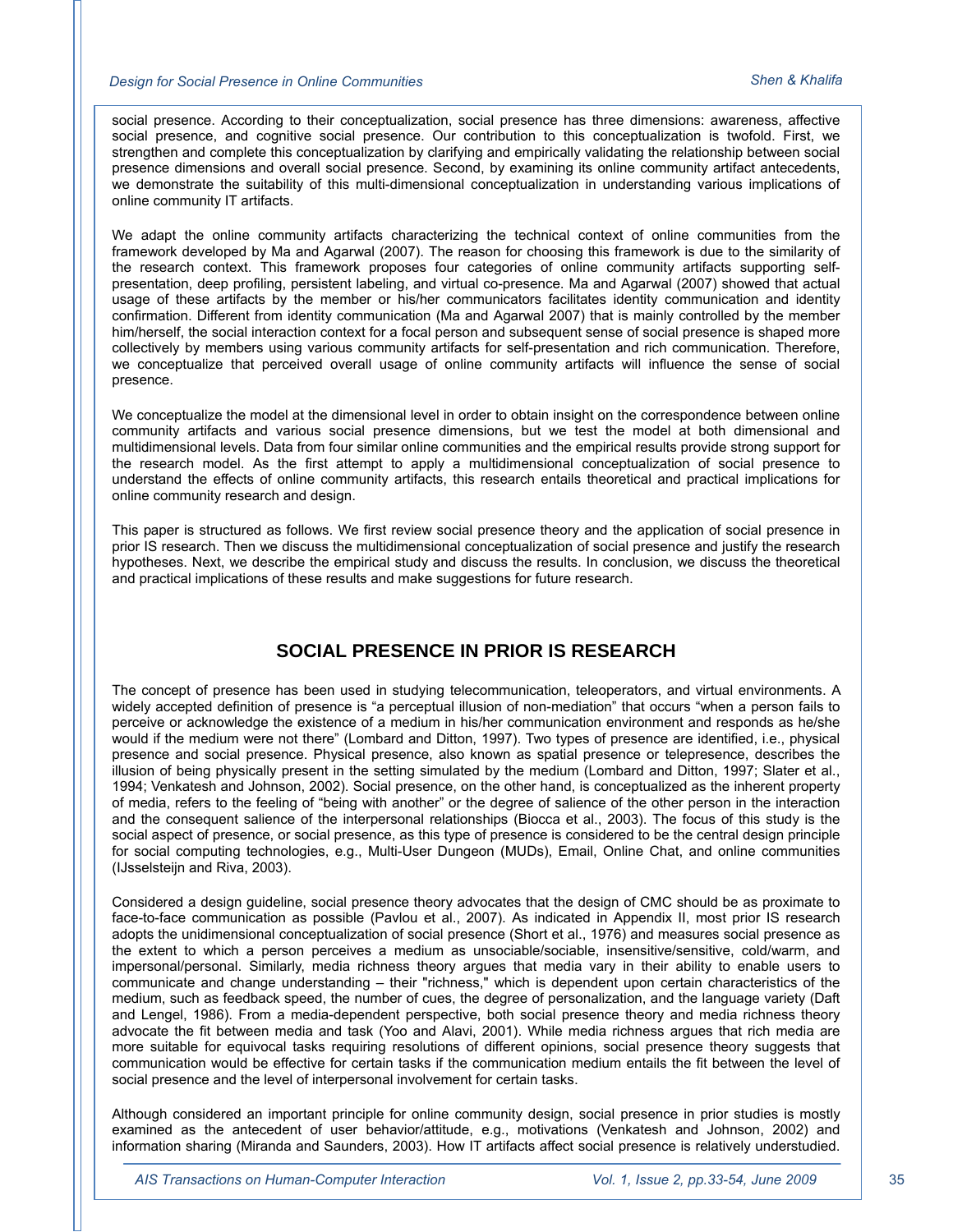Following the media-dependent perspective, most prior studies consider social presence as a static media characteristic. Using face-to-face communication as the benchmark, such studies categorize different media to be high or low in social presence without examining the relationship between specific design artifacts and social presence. Such research sheds little insight on design factors relevant to social presence. The other studies examine the effects of IT artifacts, e.g., physically embodied agents (Lee et al., 2006), computer-synthesized voice (Lee and Nass, 2005), customer review and recommendation (Kumar and Benbasat, 2006), 3D avatar and Text-To-Speech voice (Qiu and Benbasat, 2005), imaginary interaction elements of textual and graphic information (Hassanein and Head, 2007), and video (Homer et al., 2008). Such studies that examine the effects of IT artifacts on social presence in a controlled fashion are helpful to understand their impact, but may not be able to provide the information regarding their relative importance in a real setting.

Indeed, such a media-dependent perspective on social presence has been challenged and criticized for ignoring the dynamics of social interaction. Walther (1995) demonstrates that, given enough time, users in computer-mediated communication are able to develop the same intimacy as in face-to-face communication, an indication of a strong sense of social presence. Moreover, social presence may also be affected by the social context (Markus, 1994; Yoo and Alavi, 2001). Evidence like this suggests it may not be appropriate to consider social presence as an inherent property of media. Thus, Biocca et al. (2001) re-conceptualize social presence as the fluctuating phenomenal nature of the medium, that is, properties of the communication interaction, specifically, rather than relating to any direct attribution of the medium per se. A successful virtual environment will not only provide indistinguishable sensory experiences (more social cues), but will also need to mimic human perception and reception (Pares and Pares, 2006). Existing evidence has shown that people react to media in much the same way they do in reality (Reeves and Nass, 1996). Moreover, the ability to feel "presence" or an illusion of non-mediation because of an IT artifact basically does not differ from the ability to feel "presence" in the real world (Riva et al., 2004). Because face-to-face interaction is regarded as the golden benchmark for all computer-mediated systems, the feeling of "being with another" should be similar to how people perceive any environment without mediation, which implies the necessity of a multidimensional approach in conceptualizing social presence (Biocca et al., 2001; Lombard and Ditton, 1997; Shen and Khalifa, 2008; Witmer et al., 2005).

Furthermore, by adopting a unidimensional conceptualization of social presence, most prior studies oversimplify the implications of IT artifacts. While various IT artifacts can arouse the sense of social presence, it might be too arbitrary to assume that they influence social presence in the same manner. In other words, the feeling of "being with another" aroused by a computer-synthesized voice may not be as same as the feeling one gets from interacting with a 3D avatar. Some IT artifacts may be affective laden (e.g., 3D avatar) while the others are cognitive laden (e.g., customer evaluation), probably leading to a different sense of social presence. With a multi-dimensional conceptualization of social presence, it is possible to discern such different effects of IT artifacts on different dimensions of social presence and, therefore, help designers choose appropriate IT artifacts for a desired social presence.

Finally, examining the effects of IT artifacts on social presence in isolation fails to reveal the relative importance of various IT artifacts, which are usually integrated in one website. In online communities, users are exposed to various artifacts that may simultaneously affect users' online experience and subsequent behavior in different ways. Technically speaking, decisions regarding online community design are more about how to blend or integrate different artifacts to create the desired online interaction experience than about focusing on specific artifacts (Ren et al., 2007). Therefore, simultaneous examination of various IT artifacts within the same website is necessary to understand the effects of online community design on social presence.

#### **MULTIDIMENSIONAL CONCEPTUALIZATION OF SOCIAL PRESENCE**

Despite the awareness of the necessity for a multidimensional conceptualization of social presence, such research remains in its infancy. Several presence researchers made the initial effort, relying on exploratory factor analysis in an attempt to understand the multidimensional structure of presence in general. For instance, Witmer et al. (2005) analyze the responses of 325 individuals to a 32-item presence questionnaire and reveal four distinct and separable dimensions: involvement, adaptation/immersion, sensory fidelity, and interface quality. Although insightful, such a data-driven approach based primarily on objective criteria lacks theoretical underpinning, and the resulting factors have little meaning or interpretability (Waller and Bachmann, 2006). In parallel, a theory-driven confirmative approach is also advocated. Biocca et al. (2001), based on a comprehensive review of social presence literature, define mediated social presence as "the moment-by-moment awareness of the co-presence of another sentient being accompanied by a sense of engagement with the other…as a global, moment-by-moment sense of the other, social presence is an outcome of cognitive stimulations (i.e., inferences) of the other's cognitive, emotional and behavioral dispositions" (page 2). They identify three dimensions based on a literature review: co-presence, involvement, and behavioral engagement. The authors gather all related items for each dimension and then identify a set of empirically determined sub-dimensions within each dimension: 1) isolation/inclusion, mutual awareness and mutual attention for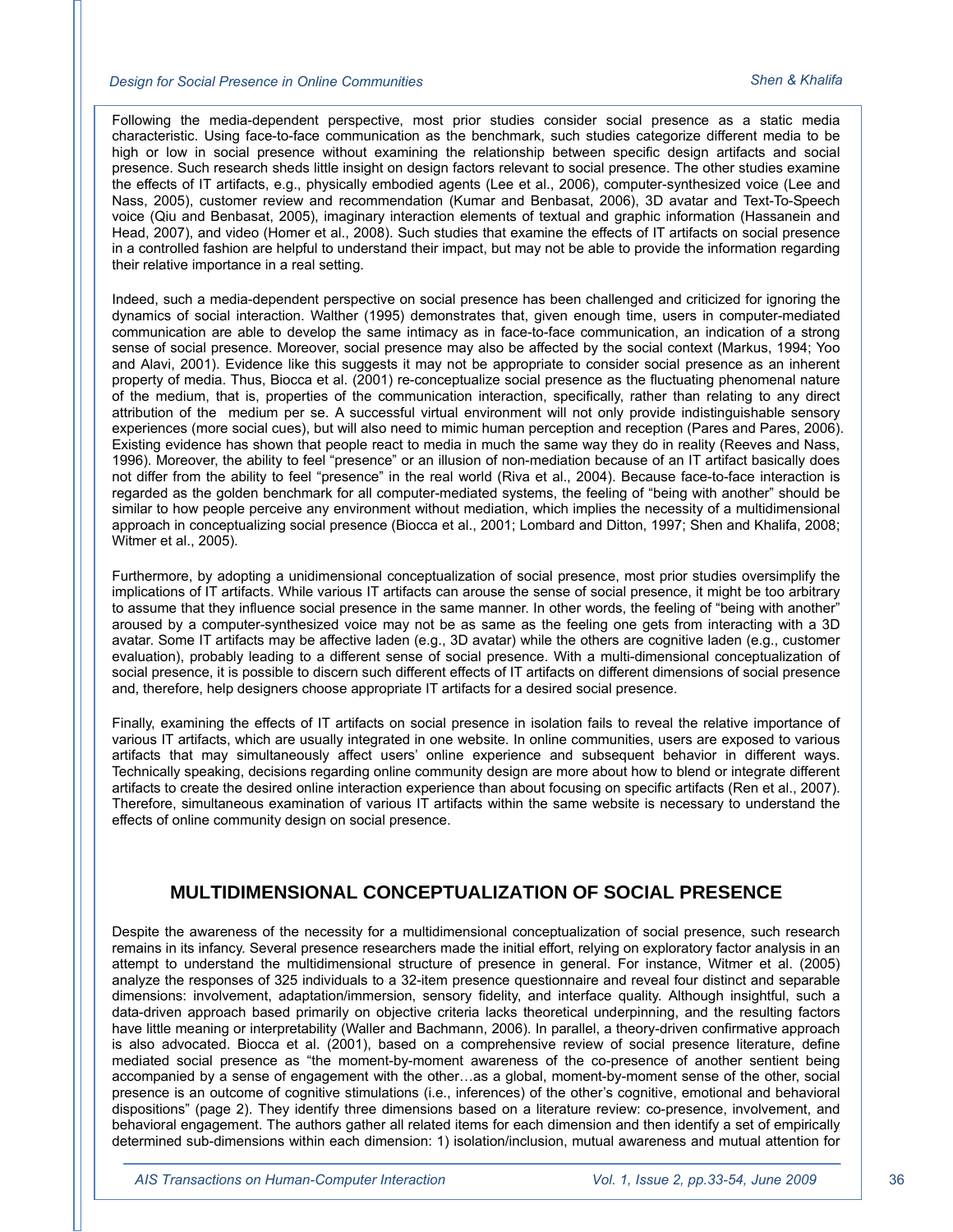co-presence; 2) empathy and mutual understanding for psychological involvement; and 3) behavioral interaction, mutual assistance, and dependent action for behavioral engagement. This conceptualization provides a comprehensive understanding of social presence. However, it is embedded in the prior presence research with a focus on immersive media and small group or human-machine interactions, featured with the dyad interaction. Moreover, the sub-dimensions in Biocca et al. (2001) are empirically determined based on existing items and still lack theoretical underpinning.

Realizing the differences between online communities and immersive media, Shen and Khalifa (2008) examine the appropriateness of the original conceptualization by Biocca et al.(2001) and extend it to the context of online communities. Drawing upon the media psychology literature, they propose a multidimensional conceptualization of social presence, defined as the awareness of the other sentient beings accompanied by affective and cognitive engagement with the others in computer-mediated social spaces. They propose three dimensions, i.e., awareness, affective social presence and cognitive social presence. *Awareness* refers to the extent to which other social actors appear to exist and react to the users (Heeter, 1992). In online communities, users communicate by keyboard. The sensory extensity and intensity are both low. User status (e.g., online/offline, where he/she is, or what he/she is doing) and self-presentation features (e.g., images and avatars) are used to enhance awareness. In addition, awareness in an online community is also achieved through users' continuous participation in online discussion in the form of posting. *Affective social presence* refers to the emotional responses aroused by virtual social interaction. Huang and Alessi (1999) argue that people do not think about being present in the real world --- they feel that they are. Emotion, at the very least, is a prerequisite to experience being present in a virtual environment. Vastfjall (2003) also found the sense of presence and emotional reactions to music are highly interrelated and speculate that the subjective sense of presence is not a separate construct from emotional reaction, but a feeling of presence is actually an emotion. Thus, an emotional reaction may be used as evidence of a participant's social presence in an environment and as information input for further evaluation and behavioral response. *Cognitive social presence* refers to the belief about the users' relationship with others and the social context. Presence theorists have employed theories of cognition and memory to understand the nature of the cognitive processes that lead to the sense of presence. In general, the user has to be aware of the meaning of the context offered by a symbolic system in order to be "present" in it (Riva et al., 2002).

The three dimensions discussed above enrich our understanding of social presence. However, as suggested by Law et al. (1998), a multidimensional conceptualization needs to specify 1) the relational level, i.e., whether the multidimensional construct exists at the same level as its dimensions, and 2) the relation form between itself and its dimensions, i.e., whether the dimensions can be algebraically combined to form an overall representation of the construct. According to Shen and Khalifa (2008), dimensions represent different aspects of social presence, which users in online communities are ready to experience simultaneously without necessarily following a developmental continuum. This suggests two possible relational levels. The first one is to consider the multidimensional construct of social presence as the higher order abstraction behind dimensions, fitting with the latent model of multidimensional conceptualization in Law et al. (1998). Given this conceptualization, a strong correlation among dimensions is a must, similar to the requirement for reflective measures. But existing evidence suggests the opposite. For instance, the low awareness of the others' individuality may even strengthen the psychological attachment to the online community (Postmes et al., 1998). Therefore, we opt for another possible conceptualization, considering that the multidimensional construct of social presence exists at the same level as its dimensions, and the three dimensions of social presence, together, form the overall sense of social presence. This fits with the aggregate model in Law et al. (1998).

Shen and others examine the utility of differentiating three dimensions of social presence in terms of its effects on online community participation and its relations with the other two important mechanisms driving online community participation, i.e., motivations (Shen and Khalifa, 2007; Shen and Khalifa, 2008) and social identity (Shen et al., 2007). Such studies demonstrate the relative importance of three dimensions of social presence in influencing motivations, social identification and user participation. The differential importance of social presence dimensions implies that an effective online community design does not simply provide as many features as possible, but targets a specific desired online experience. For online community designers and managers, it is imperative to understand the connotation of specific online community artifacts in terms of online experience.

## **RESEARCH MODEL AND HYPOTHESES**

Despite the wide proliferation of online communities, very few frameworks are available for categorizing and studying online community artifacts. Based on an extensive review of the literature and close observation of a large number of online communities, Ma and Agarwal (2007) identify four categories of community artifacts that can potentially reduce attribution difference and enhance self-presentation, supporting: self-presentation, deep profiling, persistent labeling, and virtual co-presence. For instance, "who is online" and "who is doing what" are designed to support virtual co-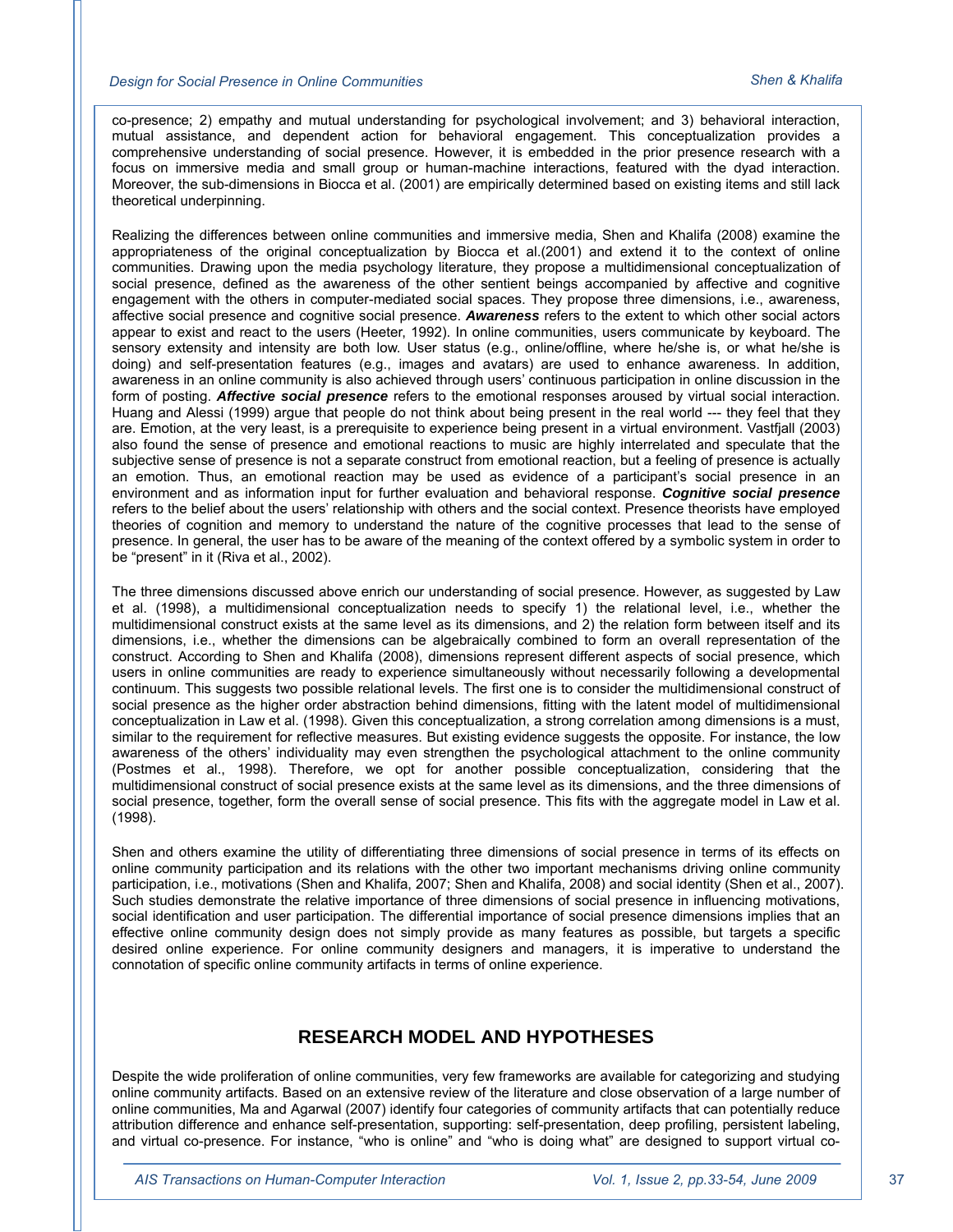#### *Design for Social Presence in Online Communities Shen & Khalifa*

presence. Conceptualized as vehicles for identity communication, these artifacts also constitute the virtual social environment and serve the external stimuli for users to develop "the feeling of being with the others." Thus, this research adopts the categorization of online community artifacts from Ma and Agarwal (2007) as the antecedents of social presence. Different from Ma and Agarwal (2007), we focus on "perceived usage" of such features by all community members rather than the focal member's usage, because it is the overall usage of the members in online communities that determines an individual's exposure to the others' identities and, consequently, shapes his/her perception of the social context. Moreover, we exclude consistent labeling. In Ma and Agarwal (2007), persistent labeling refers to "the use of a single label to present (identify) oneself" (pp. 49), and artifacts supporting persistent labeling, e.g., user ID, are argued to enhance accountability. However, this definition is more about user behavior rather than design artifacts. Practically speaking, requiring a persistent label for each registered member or email account has more to do with community policy than with voluntary user choice. Artifacts for labeling (e.g., user ID or account name) can better be categorized as self-presentation and are the most straightforward form of expressing one's identity (e.g., gender, nationality, age, interest, and self-image) (Donath, 1999). Because the primary interest of this research is how the members' perceived usage of artifacts will affect the different dimensions of social presence, we hypothesize at the dimensional level. The justification for the hypotheses is discussed as follows.

Self-presentation is a process to communicate one's identity, helping others form a more sophisticated and accurate understanding of "who am I" (Ma and Agarwal 2007). Various means are used for identity communication in online communities, e.g., avatars, personal profiles, signatures, etc. Using these features in online communication will help the members to be aware of each others' existence as social actors. Moreover, features supporting self-presentation enable members to convey rich information about their behavioral contexts, social association, and dispositional traits (Ma and Agarwal 2007). These help users to better construct and confirm meaning about their relationship with the others and the community, leading to a strong sense of cognitive social presence. Moreover, a high level of selfdisclosure resulting from features supporting self-presentation also enhances the likelihood of developing intimacy with others (Laurenceau et al., 1998), which is characterized with a strong emotional connection. Thus, we hypothesize that:

- H1a: A member's perceived usage of online community artifacts supporting self-presentation is positively related to his/her sense of awareness.
- H1b: A member's perceived usage of online community artifacts supporting self-presentation is positively related to his/her sense of affective social presence.
- H1c: A member's perceived usage of online community artifacts supporting self-presentation is positively related to his/her sense of cognitive social presence.

Features supporting deep profiling include "who did what," community archives, and reputation and/or ranking systems. All such features offer venues for the members' previous interactions and the community history and serve as an extended memory of social information (Ma and Agarwal 2007). They can facilitate the development of mutual understanding (Biocca et al., 2003) or cognitive social presence. Furthermore, the availability of rich contextual information about the other members may also shorten the psychological distance when the focal member interacts with others in the online community. Thus he/she may be more likely to develop emotional connections or the sense of affective social presence. Finally, the features supporting deep profiling may also contribute to a sense of awareness by presenting the existence and histories of the community members and the community itself. Therefore, we hypothesize that:

- H2a: A member's perceived usage of online community artifacts supporting deep profiling is positively related to his/her sense of awareness.
- H2b: A member's perceived usage of online community artifacts supporting deep profiling is positively related to his/her sense of affective social presence.
- H2c: A member's perceived usage of online community artifacts supporting deep profiling is positively related to his/her sense of cognitive social presence.

Virtual co-presence is defined as a subjective feeling of being together with others in a virtual environment (Biocca et al. 2003). This definition actually overlaps with the unidimensional conceptualization of social presence and focuses on the media characteristics. Ma and Agarwal (2007) identify several features in online communities supporting virtual co-presence, including "who is online," "who is doing what," chat room, etc. Based on our observation, the first two are most commonly employed in online communities. Such tools are mainly used to notify members' about the others' activity status, which gives rise to a strong awareness of the others' existence. However, using these features and noticing the others' availability may not directly guarantee an increased understanding or emotional immediacy among members, which requires rich contextual information and further interaction. Ijsselstein et al. (2003) argue that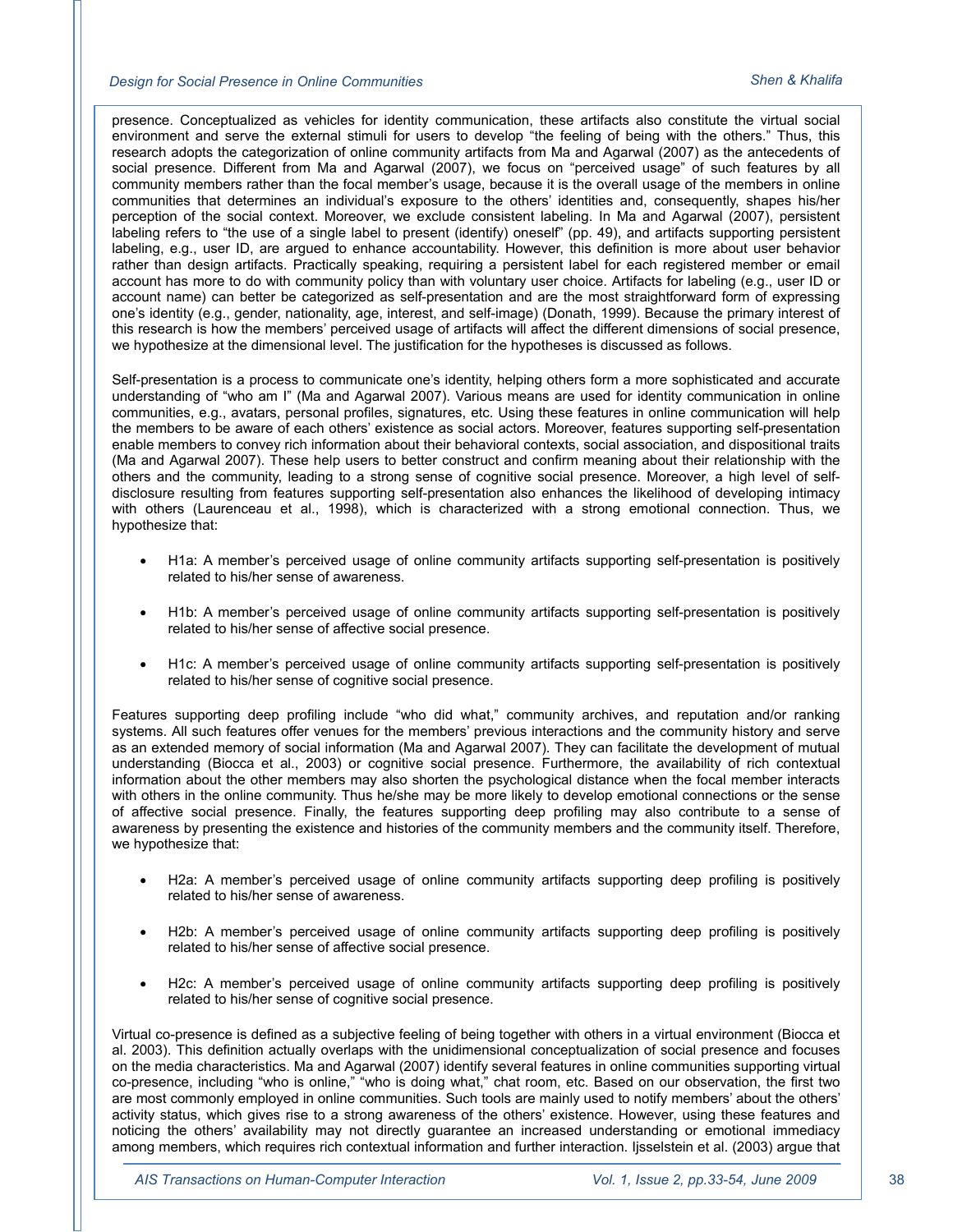#### *Design for Social Presence in Online Communities Shen & Khalifa*

in awareness systems, the level of social presence will be very low. This is similar to sitting in a crowded coffee shop but remaining distant from the others. Mere awareness of the others' availability does not always guarantee emotional and cognitive connection. Existing research also finds contradictory effects of IT artifacts supporting virtual copresence. For instance, Spring and Vathanophas (2003) find that the awareness tool may reduce the users' need to communicate, and this reduction in communications may cause a reduction in the quality of the work effort. Moreover, extensive design efforts that have been invested in far more sophisticated notification systems (e.g., Carroll et al., 2003) for decision support and/or group collaboration also imply that IT artifacts used in online communities may not be able to offer sufficient information for members to develop mutual understanding and/or emotional connection. Therefore, we hypothesize that:

 H3a: A member's perceived usage of online community artifacts supporting virtual co-presence is positively related to his/her sense of awareness.

Figure 1 summarizes the above hypotheses:



**Figure 1: Theoretical Model** 

## **CONTROL VARIABLES**

Prior research also demonstrates that social presence, conceptualized as unidimensional (Short et al., 1976), is also subject to individual and social influences, in addition to design features. For instance, Walther (1995) shows that users' perceptions of CMC may evolve over time, and even with "lean" media, users can develop strong relationships. In the context of online communities, it is also reasonable to expect that a user with long tenure in an online community will develop a stronger attachment to the community regardless of technological features. Therefore, the tenure of membership is considered a control variable in examining the effects of online community artifacts on social presence dimensions. Second, social context may be another factor affecting the sense of social presence. For instance, people interacting in a cohesive group may develop a stronger sense of social presence than in a noncohesive one (Yoo and Alavi, 2001). To control for this factor, we choose similar online forums for data collection and also check for group differences before testing the structural model.

## **METHODOLOGY**

#### **Sample and Data Collection**

We conducted an online survey study with four online communities of general interest in Hong Kong; participation was voluntary without any incentive. All of them were using the same software package, vBulletin, with similar interface design and functions, e.g., browsing and searching information, asynchronous discussion by posting, multimedia exchange and voting. According to big-boards.com,<sup>2</sup> vBulletin is the most popular forum software, used by 1,385 online communities. All surveyed online communities also had similar community policies and content structures. Only registered members could contribute and access the content of these online communities. The textbased discussion over these online communities was both utilitarian and hedonic in nature, e.g., information exchange, seeking social support, and/or relaxation. Different from communities of practice, the surveyed online communities were less task-oriented.

*AIS Transactions on Human-Computer Interaction Vol. 1, Issue 2, pp.33-54, June 2009*

<sup>-</sup><sup>2</sup> http://www.big-boards.com/statistics.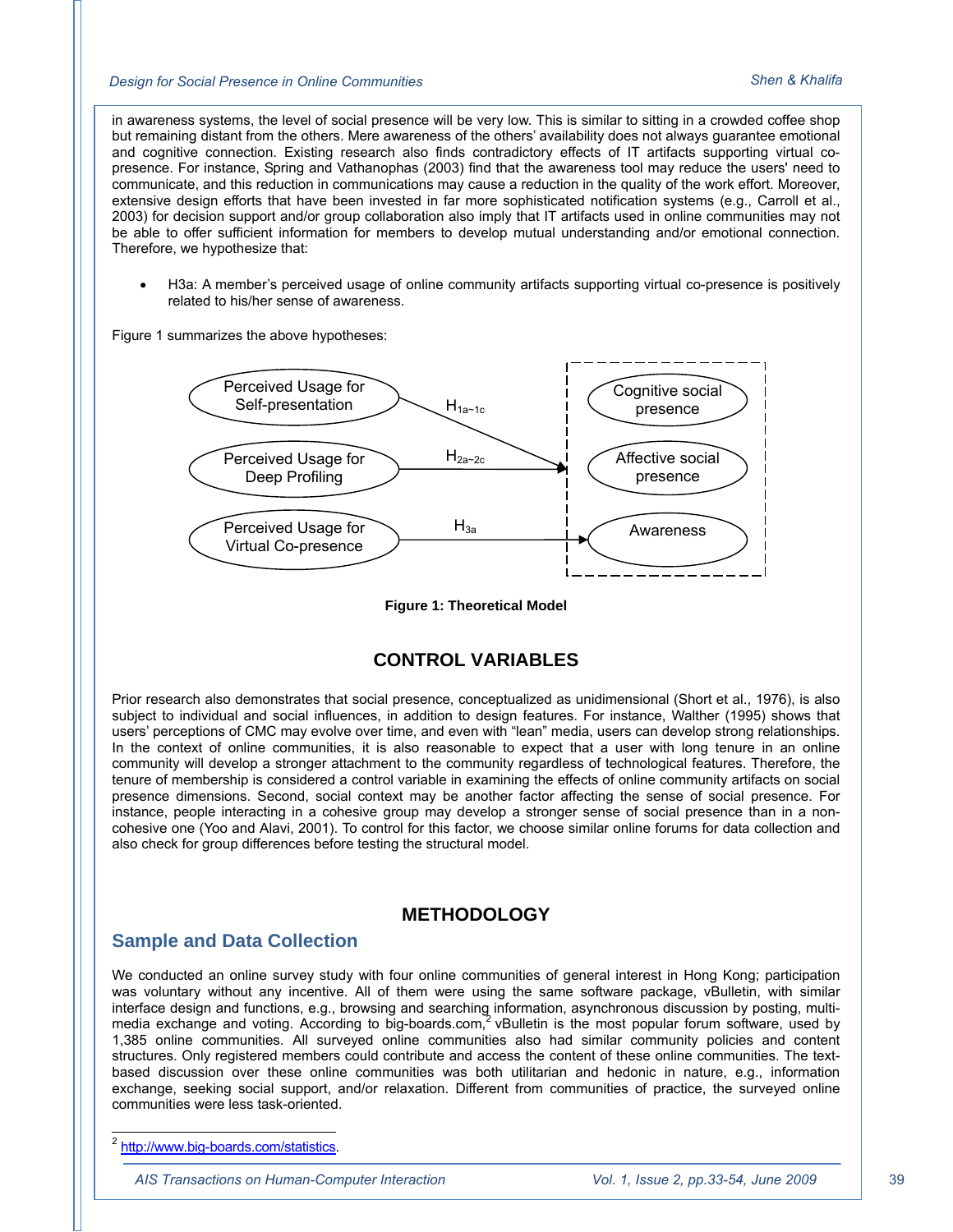With permission and assistance from the community administrators, we posted the link to the online questionnaire, together with an introduction to the study, on the largest board of each online forum. Participation was voluntary, and each participant needed to indicate his/her ID with the online forum, so that we could track community participation. A total of 430 registered members completed the survey. As indicated in Table 1, the sample was dominated by young (60.9% less than 20 years old) male members (83.3%). Because some demographic information was public for registered members, we randomly sampled another 30 members from each community and conducted a t-test on age and gender. No significant difference was reported, indicating that our sample represented the typical users in those communities. The majority of subjects were familiar with online communities (99.3%). More than half of the subjects were frequent visitors, logging onto the online community at least once a day (77%) or at least once a week (16.7%). For each of the respondents, we retrieved from the database his/her participation data for two weeks starting from the date that he/she answered the survey. Although the majority of the sampled respondents were frequent visitors, as indicated by the frequency of login, their participation levels varied considerably and some lurkers also participated in the survey. We tested the community membership effect (four different communities) by comparing the demographics and the factor scores of all variables across four forums. We found no significant difference.

| <b>Variables</b>         | <b>Items</b>           | $\frac{9}{6}$ |
|--------------------------|------------------------|---------------|
| Gender                   | Male                   | 83.3          |
|                          | Female                 | 16.7          |
|                          | 20                     | 60.9          |
| Age                      | $20 - 35$              | 36.3          |
|                          | >36                    | 2.8           |
|                          | Not at all             | 0.7           |
| Familiarity with VC      | Moderate               | 32.6          |
|                          | Fair                   | 44.7          |
|                          | Very much              | 22.1          |
|                          | <b>Primary School</b>  | 0.7           |
|                          | <b>High School</b>     | 36.3          |
| Education                | Certificate            | 40.5          |
|                          | Undergraduate          | 21.4          |
|                          | Graduate               | 1.2           |
|                          | < 1 year               | 1.6           |
| Experience with Internet | $1 - 2$ years          | 7.0           |
|                          | $2~3$ years            | 17.9          |
|                          | >4 years               | 73.5          |
|                          | Less than once a month | 1.2           |
|                          | Once a week            | 5.1           |
| Frequency of Login       | Several times a week   | 16.7          |
|                          | Once a day             | 23.5          |
|                          | Several times a day    | 53.5          |
|                          | <15 weeks              | 17.2          |
| Tenure in Weeks          | $15 - 30$ weeks        | 17.4          |
|                          | >30 weeks              | 65.3          |

#### **Table 1: Demographic Information of Participants**

In evaluating the response rate, we compared our sample with each discussion board's active members during the data collection period rather than with the accumulated total registered members. Although the system keeps all members' information, not all members remain active over time and only active members shape the "community." Moreover, given the limits of the permission granted, we only posted the survey on the largest discussion board of each forum. Thus, we took the average of the daily number of online users on respective boards over a week as a proximate for the active membership and calculated the response rate, ranging from 13 to 15 percent. We tested the group difference with an ANOVA by comparing the demographics and the factor scores for all variables and found no significant difference.

We examined for the possibility of non-response bias and selection bias by comparing our sample with a random sample of the total population in terms of tenure of membership, gender, and age. Such information was public for all registered members. We found no significant differences between our respondents and the random sample, indicating the representativeness of our sample. Moreover, no floor or ceiling effect was reported for the measurement of social presence dimensions, which implied that other influences--such as positive affectivity, extroversion, personal benevolence--may not be a serious concern affecting the results.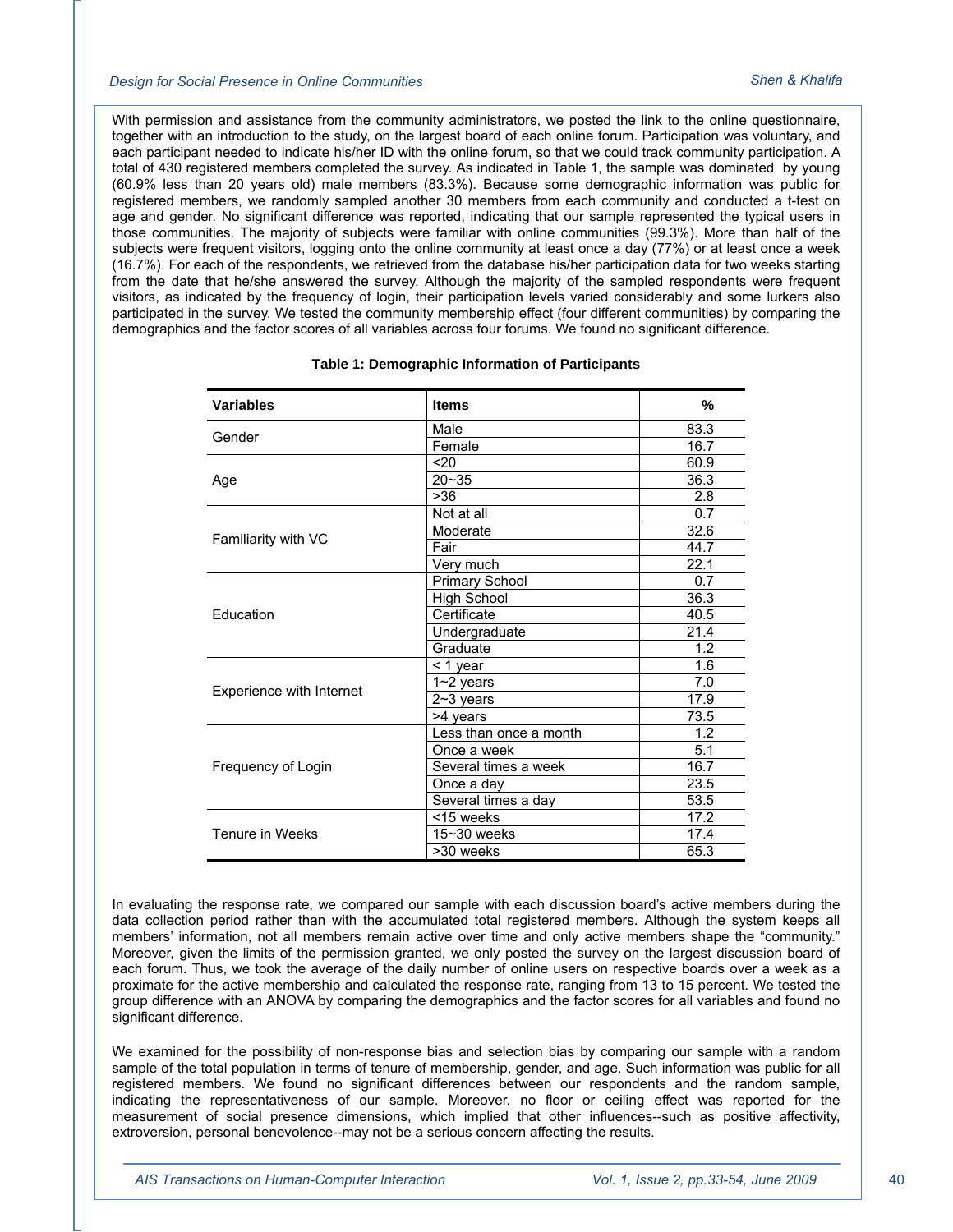#### **Measures**

We measured three dimensions of social presence with reflective items from Shen and Khalifa (2008) (See Appendix I). We used formative items to measure the perceived usage of online community features supporting these three categories (see Table 3 for measures). As a base list, we used the online community IT artifacts supporting deep profiling, self-presentation, and virtual co-presence identified in Ma and Agarwal (2007). Then we consulted two online community administrators for assistance in identifying relevant artifacts used in the surveyed online communities and placing them into three categories. In this way, we guaranteed the content validity (Petter et al., 2007). In addition, we adapted the scale to measure the perceived usage of certain online community IT artifacts, rather than actual usage by the focal member as used in Ma and Agarwal (2007). A sample question was "To what extent do people in this forum use peer evaluation?  $(1 = not at all; 7 = to a very great extent).$ 

## **DATA ANALYSIS AND RESULTS**

Although our sample came from very similar online forums, and we found no significant difference in the demographics across the four forums, we also conducted the following tests for group homogeneity. We conducted factor analysis for each forum and generated similar factor structures. Then we calculated the factor scores of all variables for each forum; and an ANOVA test did not report significant difference in factor scores across the four forums. These results indicated the homogeneity in the measurement structure. We then ran Partial Least Squares (PLS) separately for two online forums that offered sufficient sample size for PLS analysis and found similar results in the magnitude and significance of path coefficients. After pooling the data from these two tested forums, we added the data from the other two forums and ran PLS again. No significant difference was reported. These results suggested that group variance may not be a serious problem in this research and allowed us to pool the data from the different online forums for the following data analysis.

Before testing the measurement and structural models, we checked for possible common method variance with Harman's single-factor test (Podsakoff, 1986). According to this approach, common method variance is present if a single factor accounts for the majority of the covariance in the dependent and independent variables. We found no dominant factor emerging from the factor analysis, implying that common method variance was not a serious problem. We also checked the correlation matrix of the reflective constructs and formative measures, and none of the correlations exceed 0.90, which is strong evidence that common methods bias does not exist (Pavlou et al., 2007).

We conducted data analysis in a holistic manner using PLS, since it is capable of handling both reflective and formative measures. In addition to hypothesis testing at the dimensional level, we also examined the validity of the multidimensionality of social presence. As discussed in the prior section, we propose that the multidimensional construct of social presence exists at the same level as its dimensions. The three dimensions of social presence, together, then, form the overall sense of social presence, fitting with the aggregate model in Law et al. (1998). Empirically, this suggests, at the multidimensional level, the factor scores of three social presence dimensions should be modeled to be the formative measures of social presence.

#### **Measurement Validation**

We employed different validation for reflective and formative measures. The measurement model for reflective constructs was assessed by examining internal consistency as well as convergent and discriminant validities (Hulland, 1999). As illustrated in Table 2, the composite reliability scores of the reflective constructs (ρ) exceed the threshold of 0.70, indicating internal consistency (Nunnally and Bernstein, 1994). The AVE scores for the three constructs with reflective measures are much higher than the generally recognized cutoff value of 0.5, demonstrating convergent validity. In addition, all reflective items are significant at the 99 percent level with high loadings (all above 0.70), providing additional evidence for convergent validity (Barclay et al., 1995). As for the formative measures, all item weights were significant, as indicated in Table 2. Moreover, we examined the collinearity diagnostics for each formative variable, and resulting VIFs were all less than 2, indicating a good reliability (Petter et al., 2007).

Table 3 presents the discriminant validity statistics. The square roots of the AVE scores (diagonal elements) are all higher than the correlations among the constructs, demonstrating discriminant validity. Furthermore, all items loaded higher on their respective constructs than on others, providing additional support for discriminant validity. The discriminate analysis results also provide empirical evidence for our argument that different aspects of social presence should be considered distinct constructs, implying distinct aspects of social presence experienced by the community participants. The low correlations among social presence dimensions also validated the conceptualization of the multi-dimensional social presence as the aggregate model.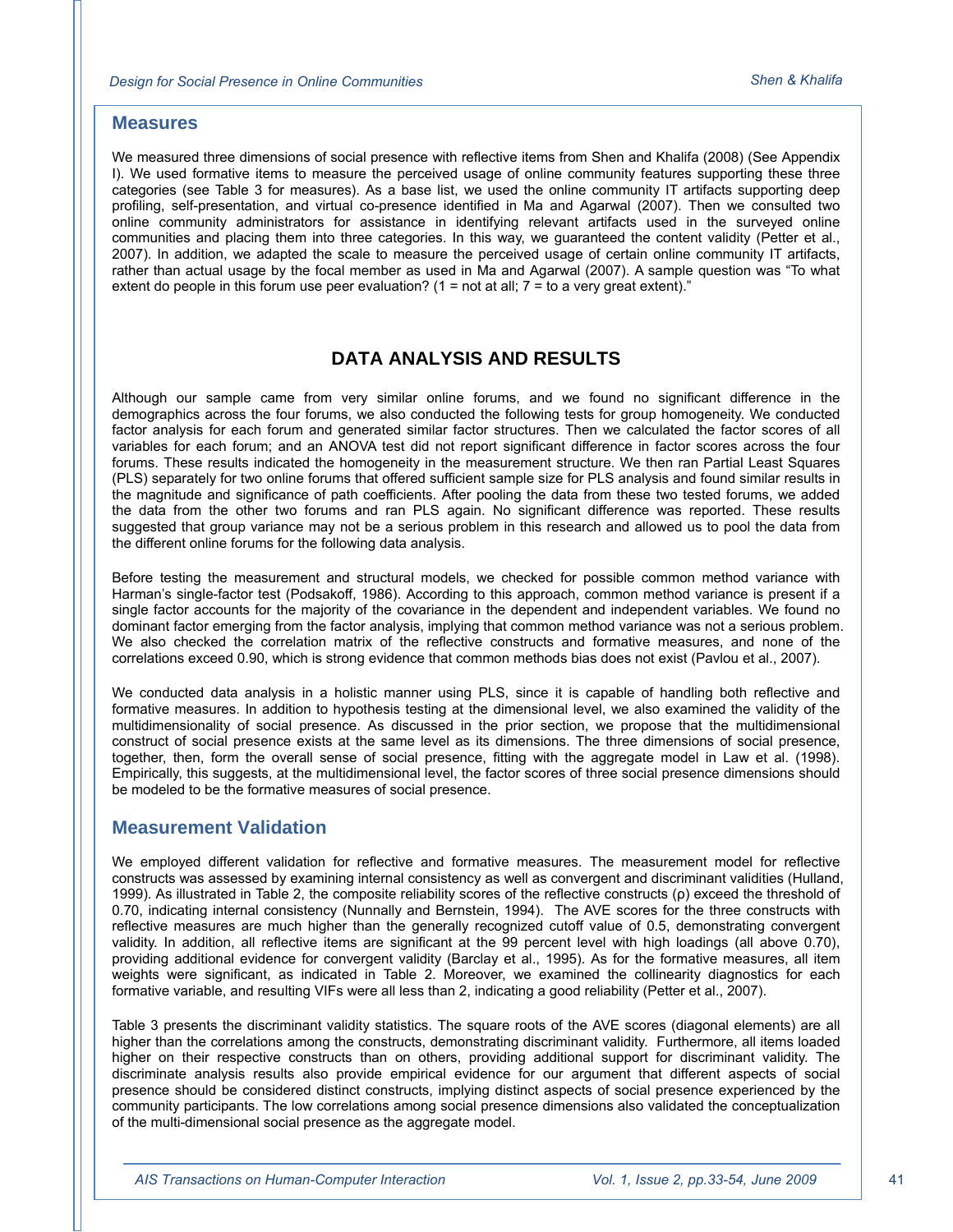*Design for Social Presence in Online Communities Shen & Khalifa*

| Variables                                  | <b>Measures</b>      |          |        | Std.  | T-Stat. |
|--------------------------------------------|----------------------|----------|--------|-------|---------|
|                                            |                      | Loadings | Weight |       |         |
| Awareness                                  | Item1                | 0.829    |        | 0.038 | 21.70   |
| p=0.668; AVE=0.803                         | Item <sub>2</sub>    | 0.888    |        | 0.026 | 34.47   |
|                                            | Item1                | 0.774    |        | 0.023 | 33.88   |
| Affective Social                           | Item <sub>2</sub>    | 0.793    |        | 0.019 | 41.72   |
| Presence                                   | Item <sub>3</sub>    | 0.864    |        | 0.013 | 68.82   |
| p=0.906; AVE=0.660                         | Item <sub>4</sub>    | 0.835    |        | 0.021 | 39.51   |
|                                            | Item <sub>5</sub>    | 0.792    |        | 0.021 | 37.24   |
|                                            | Item1                | 0.862    |        | 0.014 | 61.80   |
|                                            | Item <sub>2</sub>    | 0.755    |        | 0.031 | 24.76   |
| Cognitive Social<br>Presence               | Item <sub>3</sub>    | 0.821    |        | 0.017 | 48.95   |
| p=0.922; AVE=0.664                         | Item <sub>4</sub>    | 0.829    |        | 0.020 | 41.16   |
|                                            | Item <sub>5</sub>    | 0.819    |        | 0.021 | 39.66   |
|                                            | Item <sub>6</sub>    | 0.797    |        | 0.022 | 35.73   |
|                                            | Peer evaluation      |          | .452   | .111  | 4.06    |
| Perceived usage for<br>deep profiling      | System ranking       |          | .311   | .119  | 2.62    |
|                                            | Interaction archives |          | .572   | .093  | 6.15    |
| Perceived usage for<br>self-presentation   | Unique user ID       |          | .283   | .117  | 2.42    |
|                                            | Personal profile     |          | .287   | .127  | 2.26    |
|                                            | Avatar or nickname   |          | .332   | .117  | 2.85    |
|                                            | Signature            |          | .456   | .118  | 3.88    |
| Perceived usage for<br>virtual co-presence | Who is online        |          | .638   | .124  | 5.13    |
|                                            | Who is doing what    |          | .570   | .134  | 4.25    |

#### **Table 2: Measurement Model**

#### **Table 3: Correlations between Latent Constructs (Diagonal Elements are Square Roots of the AVE)**

|                                 |          | ASP   | <b>CSP</b> |
|---------------------------------|----------|-------|------------|
| Awareness (A)                   | 0.844    |       |            |
| Affective Social Presence (ASP) | 0.085    | 0.812 |            |
| Cognitive Social Presence (CSP) | $-0.113$ | 0.381 | 0.814      |

#### **Structural Model Results**

Figure 2 presents the results of the PLS analysis of the structural model with social presence dimensions. Overall, the empirical results provided strong support for the research model. Including the control variable of tenure, the research model explained 15.3 percent of the variance of awareness, 18.9 percent of affective social presence, and 12.2 percent of cognitive social presence.

Perceived usage of online community artifacts supporting self-presentation had consistent significant effects on the three social presence dimensions, i.e., awareness (.158; p<.05), affective social presence (.277; p<01), and cognitive social presence (.189; p<.01), validating  $H_{1a-1c}$ . As an important means of identity communication, online community artifacts supporting self-presentation also contribute to the development of social presence. Perceived usage of online community artifacts supporting deep profiling was found to be a significant factor for awareness (.165; p<.01), validating  $H_{2c}$ . Its effects on affective social presence (.122; p<.05) and cognitive social presence (.153; p<.01) were also significant, confirming  $H_{2a-2b}$ . Finally, perceived usage of online community artifacts supporting virtual copresence was reported to have a significant effect on awareness (.142;  $p$ <.05), confirming  $H_{3a}$  and a marginal small effect on affective social presence (.095; p<.05), which was not hypothesized in the research model. As hypothesized, there is no significant relationship between online community artifacts supporting virtual co-presence and cognitive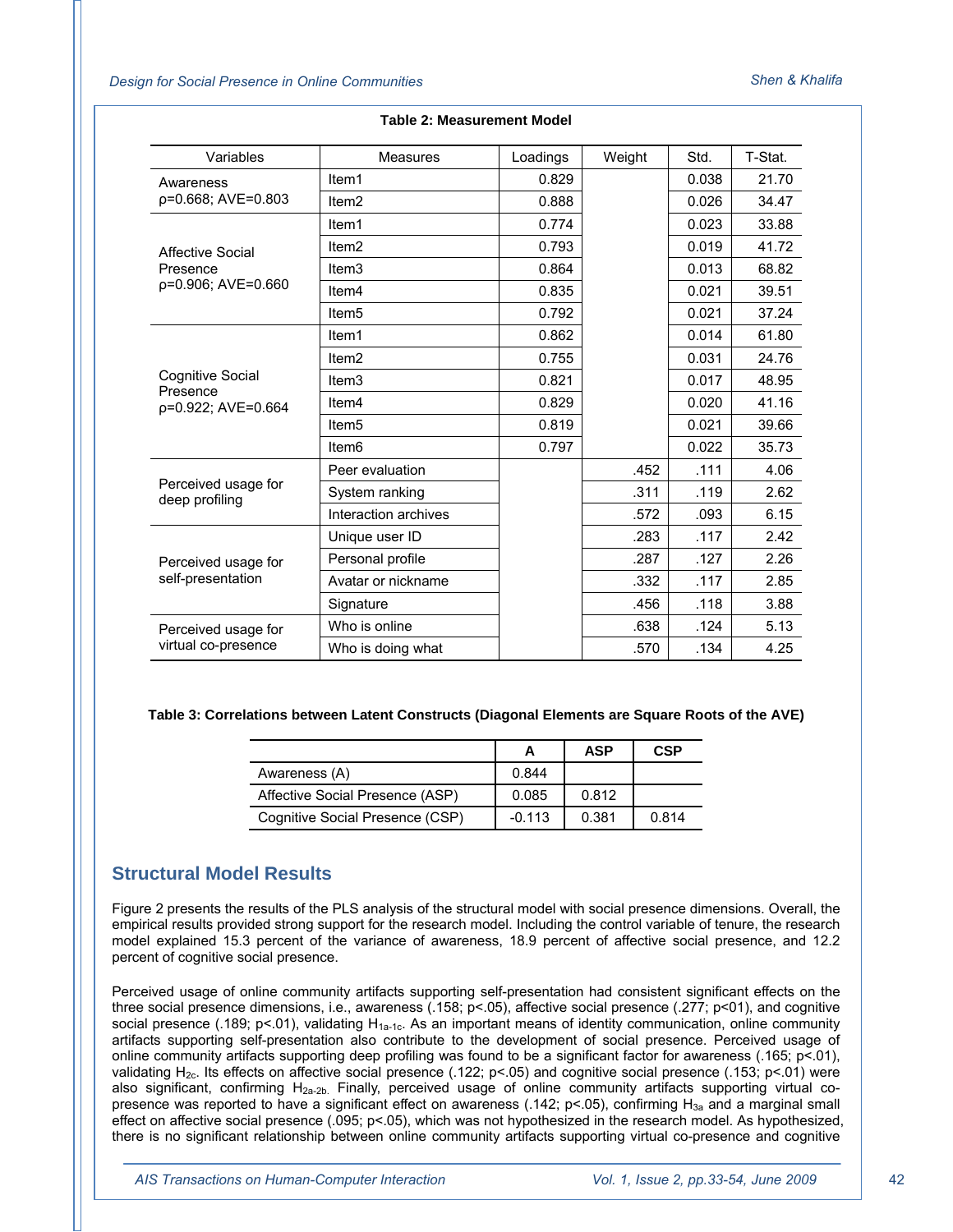social presence. Comparatively speaking, awareness could be achieved with a wide range of design features, while cognitive social presence was influenced only by selected design features. We also calculated the effect size and found perceived usage of online community artifacts supporting self-presentation were more important than the other two antecedents in inducing awareness, affective social presence, and cognitive social presence. However, the effect size for perceived usage of online community artifacts supporting self-presentation was small (.18-.27).



**Figure 2. Structural Model Results with Social Presence Dimensions** 

Tenure was found to have a significant effect on affective social presence only (.118; p<.01). With time, members are more likely to develop a strong emotional connection with the community. The insignificant effect of tenure on awareness may be attributed to the members taking the others' presence for granted after they have adapted to the community; while a possible explanation for the insignificant effect of tenure on cognitive social presence might be the lack of emphasis or demand for cognitive connection among community members. We also tested the moderating effects of tenure. The significant positive moderating effect of tenure was reported for the linkages between selfpresentation and affective and cognitive social presence, as well as between co-presence and affective social presence.

The examination of the weight of formative measures provides insights on the relative importance of specific online community artifacts. Within the category of self-presentation, user signature (weight=.456; p<.01) and avatar/nickname (weight=.332, p<.01) were relatively more important for self-presentation than personal profile (weight=.287, p<.05) and unique user ID (weight=.283, p<.05). One possible explanation might be the space that each artifact affords for expressing identities. Using signature or avatar/nickname, members enjoy more freedom and active control in presenting their identities. Meanwhile, these two features also offer many options for an individual to be differentiated from the others. Finally, information presented through these two features is embedded in on-going interaction, leading to widespread communication of identity. In contrast, a personal profile is usually a structured document, which may not be checked by others, and user ID provides only very limited identity information. Within the category of deep profiling, members heavily used interactive archives (weight=.572, p<.01) to gain better understanding of others as well of the history of the community. In addition, the surveyed online communities provided two evaluation schemes, i.e., peer evaluation and system ranking. Peer evaluation was the other members' content assessment (e.g., to what extent they feel the post is helpful); while system ranking mainly recorded each member's participation activities (e.g., the total number of posts, the number of excellent posts, etc.). We found both schemes to be significant, but the members seemed to rely more on peer evaluation (weight=.452, p<.01) than system ranking (.311, p<.05). Finally, both features supporting virtual co-presence were significant. The feature indicating who is online (weight=.638; p<.01) seemed more important in creating the sense of awareness than the feature indicating who is doing what (weight=.570; p<.01).

We tested another competing model at the multidimensional level in which we modeled the factor scores of three social presence dimensions to be the formative measures of social presence (Figure 3). Together with the control variable, this model explained 23.9 percent of the variance of social presence, which was conceptualized as an aggregated multidimensional model. We found the weights of all dimensions to be significant: awareness (.340; p<01), affective social presence (.671; p<01), and cognitive social presence (.202; p<01). Consistent with the model at the dimensional level, we found affective social presence to be the most influential dimension and cognitive social presence the least. As for the antecedents of multidimensional social presence, we found all three design variables to be significant, explaining 23.9 percent of the variance of social presence. Consistently, we found perceived usage of online community artifacts supporting self-presence to be the most effective for developing social presence (.293; p<.01). The second effect variable was perceived usage of online community artifacts supporting deep profiling (.160; p<.01). Perceived usage of online community artifacts supporting virtual co-presence was only marginally significant (.112; p<.05), suggesting social presence requires relatively more sophisticated artifacts beyond simply indicating the others' presence.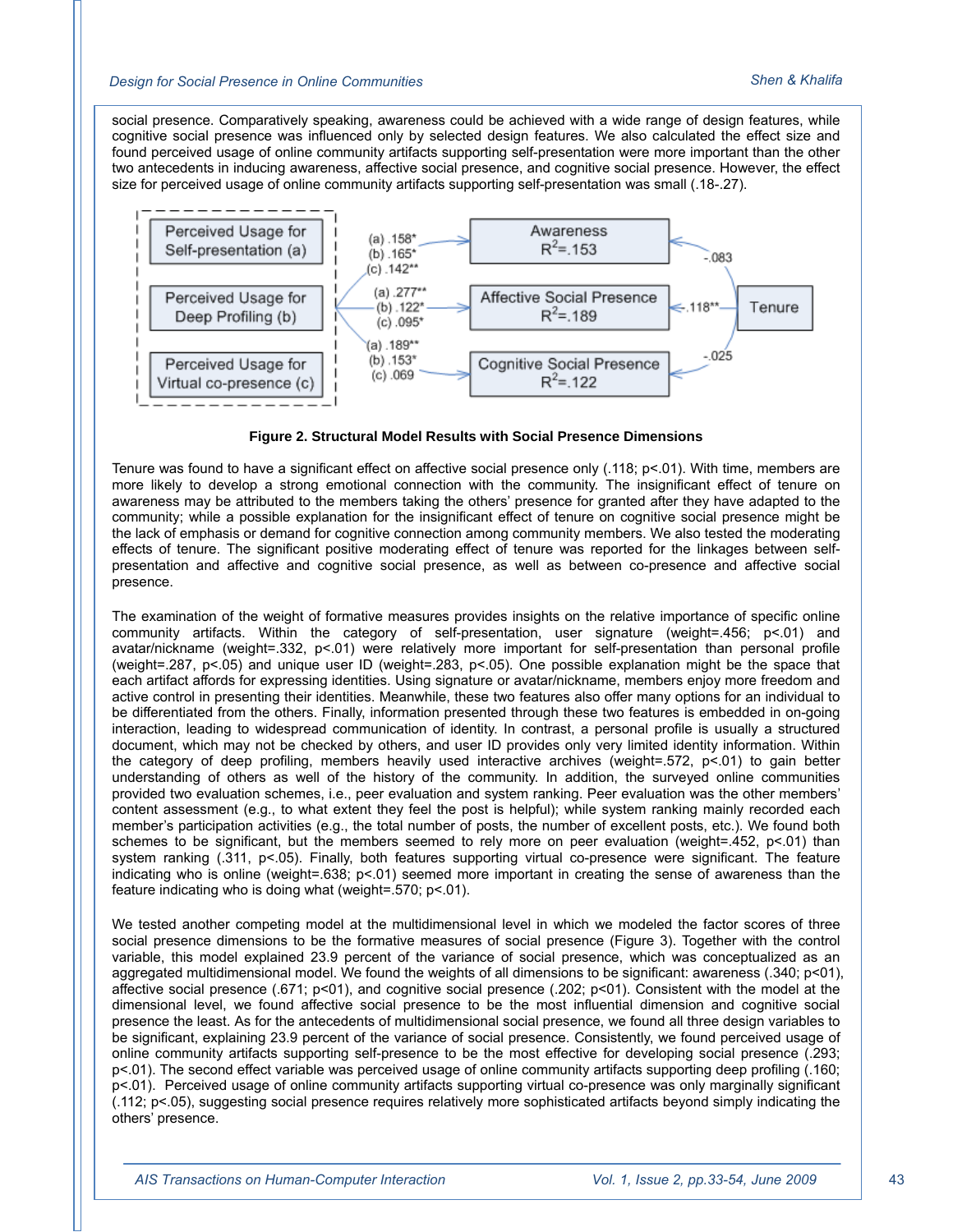*Design for Social Presence in Online Communities Shen & Khalifa*



**Figure 3. Structural Model Results with the Multidimensional Social Presence** 

## **THEORETICAL AND PRACTICAL IMPLICATIONS**

In online communities, numerous technical and social design decisions determine the social interaction space and affect community participation. Social presence has been considered a major design principle in computer-mediated communication. While most prior IS research adopts a unidimensional approach--restricting social presence to be the subjective nature of media--and examines the effects of design artifacts in isolation, this research, built upon the work by Shen and Khalifa (2007) and Ma and Agarwal (2007), adopts a multidimensional conceptualization of social presence and an integrative approach to investigate the effects of design artifacts on various social presence dimensions.

We tested the research model with an online survey of four online forums. The empirical results provide strong support for the research model and validate several hypotheses. We further clarify the multidimensional conceptualization of social presence as an aggregate model according to Law et al. (1998). Awareness, affective social presence, and cognitive social presence represent unique aspects of social presence, and the overall social presence can be represented through the linear aggregation of these three components. Furthermore, built upon the existing categorization of online community artifacts (Ma and Agarwal, 2007), this study sheds light on the antecedents of multidimensional social presence by identifying and validating three groups of online community artifacts supporting self-presentation, deep profiling, and virtual co-presence. The results showed the different relative contributions of online community artifacts to three dimensions of social presence.

## **Theoretical Implications**

As the first attempt to use multidimensional social presence to understand the effects of online community artifacts, this research entails rich theoretical implications. First, by testing models at both dimensional and conceptual levels, this research strengthens the original multidimensional conceptualization and empirically validates the relationship between social presence dimensions and overall social presence. As indicated in this study, overall social presence can be conceptualized as a linear aggregate of three dimensions. Three dimensions capture the richness in user perceptions and experiences aroused by online community artifacts, while the weights may imply the dynamic nature of communication. Conceptualized this way, social presence shows great potential in explaining online community complexity. In our sampled online communities, affective social presence accounted for a large portion of the overall sense of social presence. It is also possible that with different online communities, the main component of social presence might be cognitive social presence (e.g., communities of practice) or awareness (e.g., social networking). This conceptualization can also be used in longitudinal design to understand online community dynamics. Varied weights of social presence dimensions over time would be a good indication for online community evolvement. Second, while most prior studies, although acknowledging the guidance role of social presence, only examine its consequences, providing little insight on specific design guidelines, this research investigates the design antecedents of social presence. More importantly, by examining the model at the dimensional level, this study offers more integrative and specific guidance for enhancing social presence.

## **Practical Implications**

In addition to the above theoretical implications, this study also provides valuable guidelines for online community practitioners. First of all, the three-dimensional conceptualization of social presence enriches the understanding of online communities and helps lay out more specific design objectives. Our results showed that not all dimensions of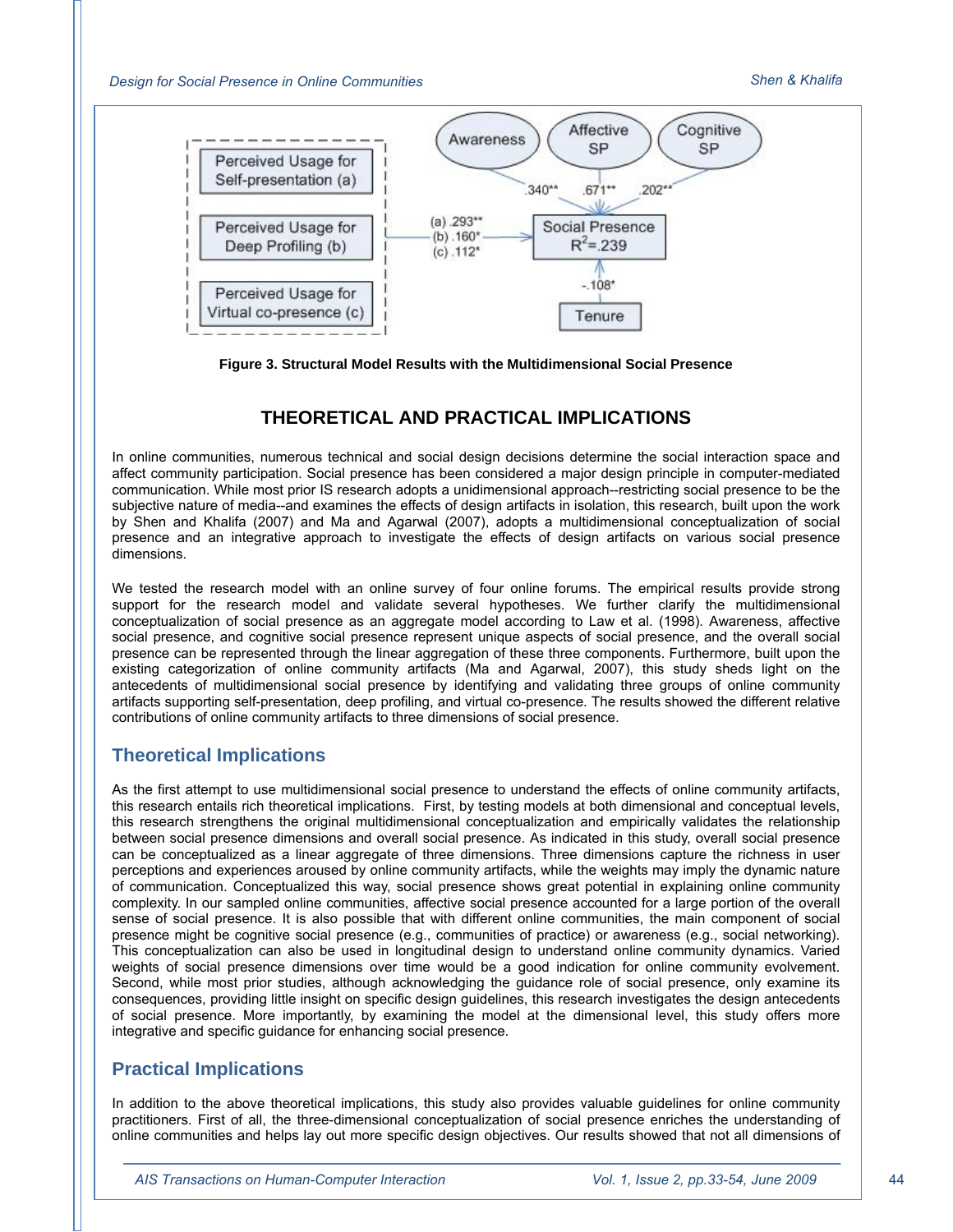social presence carry the same weight in every online community. In the sampled online communities, affective dimension was weighted more in the sense of social presence, while in other online communities, the sense of social presence might be more cognitive laden than affective laden (e.g., communities of practice). Realizing such differences in online communities, designers will have specific design objectives (awareness, affective or cognitive social presence), instead of an objective to enhance social presence as a whole. For instance, for the online communities in this study, online community design could target how to enhance emotional connections among users.

Furthermore, by examining the association between community artifacts and different social presence dimensions, we demonstrate that not all community artifacts affect social presence in the same manner. Some artifacts are more related to affective social presence, others, to cognitive social presence, and others merely contribute to the sense of awareness. Discerning such differences will help designers choose appropriate online community artifacts.

Finally, while the specific online community artifacts in this paper are widely available in most online communities, the findings provide a general guideline based on multidimensional conceptualization of social presence for developing new IT artifacts for online communities. For instance, given the importance of affective and cognitive social presence, visualization of emotional involvement/connection as well as common ground among members might be interesting add-ons for existing online communities.

In sum, the multidimensional conceptualization of social presence has a great potential to increase understanding of online community dynamics and complexity and offers an alternative approach to guide online community design. It opens the door for more insightful and interesting research opportunities.

## **LIMITATIONS AND SUGGESTIONS FOR FUTURE RESEARCH**

This paper has a number of limitations that create some interesting opportunities for future research. First this research only surveyed one type of text-based online communities. The difference in the weights of social presence dimensions may vary for different types of online communities. For instance, open-source communities may heavily rely on the mutual understanding or cognitive social presence among members to sustain on-going contribution. Thus, future research needs to investigate various online communities to find out which dimension(s) carries (carry) more weight in the sense of social presence and is (are) the driving forces behind community participation. Moreover, as many companies use online communities within their organizations for employee use, it is also necessary to examine the model in the business context with additional organizational influences. Finally, social networking websites have become another major social venue for many people. We believe that the multi-dimensional conceptualization of social presence can be readily extended to various online social venues, but its technical antecedents might be quite different from those used in text-based online communities. Accumulation of such studies may result in a richer understanding of user experience requirements for online communities as well as technical antecedents.

Second, the sample mainly consisted of young male community members. Although this reflects the real demographic composition in the surveyed online communities, samples with different gender compositions should be investigated in future research. In a female-dominant environment, members' participation may be driven by different social presence dimensions, and the usage/implications of community artifacts may also be dissimilar from the maledominant environment. Furthermore, given the popularity of online communities, it will be important to examine other demographics.

Third, in this study, the members' tenure was the only control variable we considered. Although we demonstrated that certain individual psychosocial characteristics may not pose a serious concern for this study, tenure by itself may not be able to fully capture members' community status, which may affect their perception of and interaction with online community IT artifacts. Hence, future research may incorporate the members' community status (e.g., Arrigara and Natalia, 2008; Preece and Shneiderman, 2009) in examining the effects of IT artifacts on social presence.

Fourth, although we found the effects of perceived usage of online community IT artifacts to be significant in inducing social presence, the effect size remains small. This suggests that future research needs to explore the other social, psychological, and individual factors that may play a more important role in shaping people's sense of social presence. In addition, the interaction between technical factors and non-technical factors would be another promising direction to enrich our understanding of social presence in online communities.

Finally, because this study focused on perceived usage of online community artifacts, one cannot infer that increasing the inclusion or usage of community artifacts in a certain category (i.e., self-presentation, deep profiling, and virtual co-presence) will increase awareness, affective social presence, or cognitive social presence, simply due to the discrepancy among the inclusion of community artifacts, actual usage of those artifacts, and user perception of usage.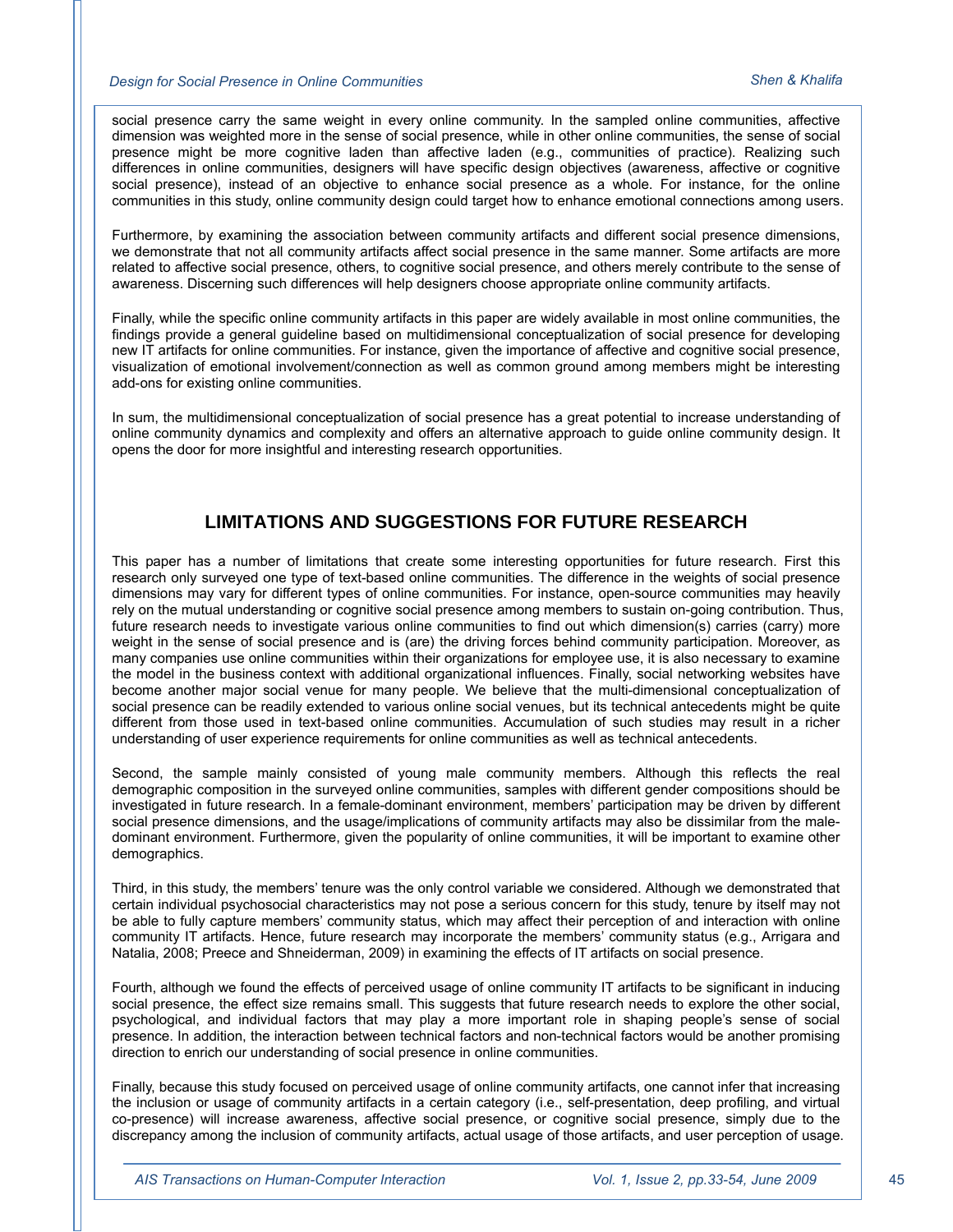Therefore, it will be necessary to further examine the other relevant conceptualizations about community artifacts in relation to different social presence dimensions.

## **CONCLUSION**

Online communities have become an integral venue in our social life. Social presence, or "the feeling of being with others," emerges as a major design principle and important concept in explaining the relationship between design artifacts and online user behavior. Different from most prior IS research featuring a unidimensional conceptualization of social presence, this research employs a multidimensional conceptualization and demonstrates its suitability for understanding the various effects of online community artifacts. Based on a survey study with four online communities of interest, we found that different social presence dimensions carry different weights in forming the overall sense of social presence and the effect of perceived usage of various online community artifacts varies for different social presence dimensions. Our results shed light on the valuable implications of a multidimensional conceptualization of social presence in understanding online communities and informing online community design.

## **ACKNOWLEDGEMENTS**

We thank the editors and the anonymous reviewers for their helpful comments and insights. In particular, we are grateful to Dr. Ping Zhang for her constructive feedback.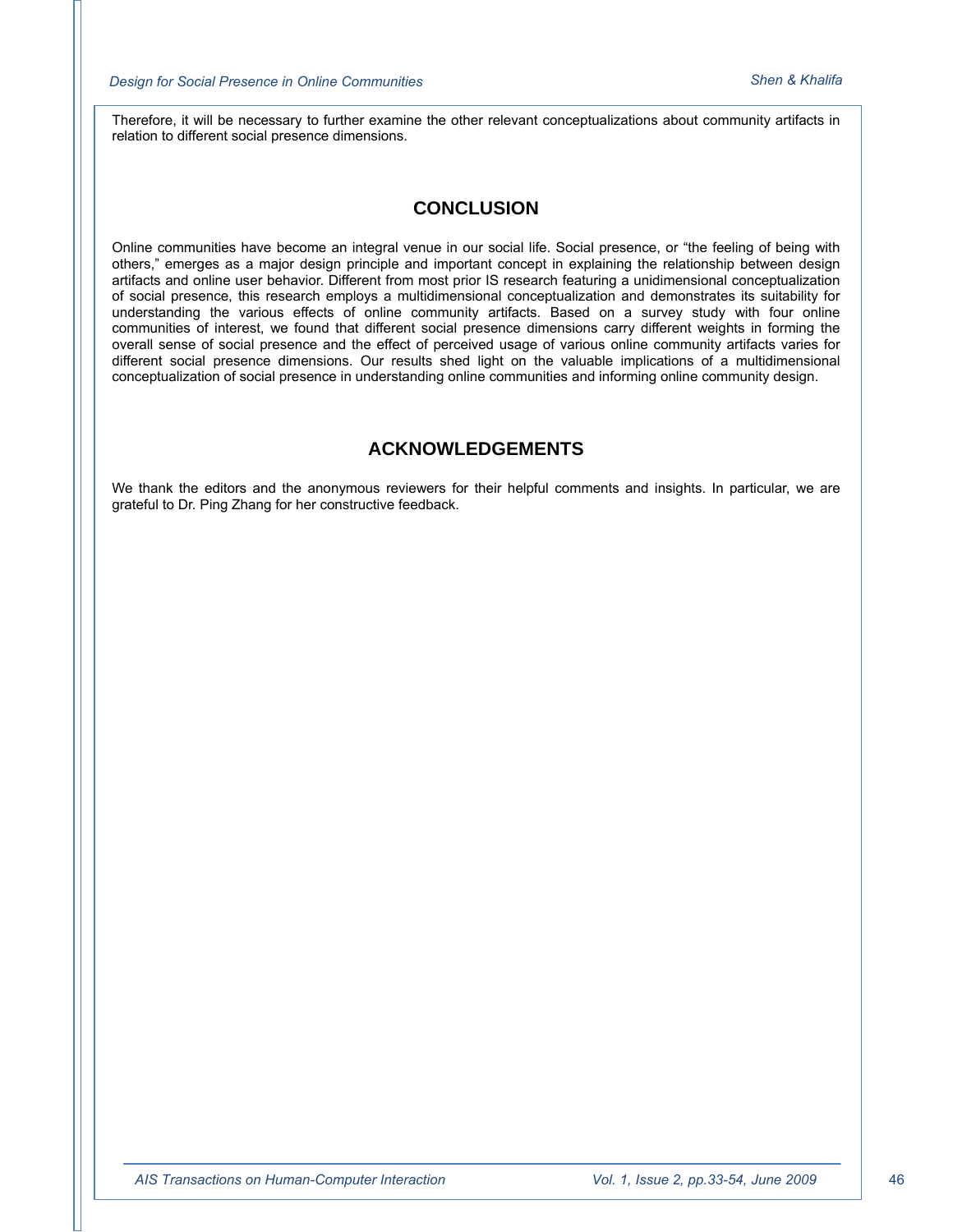#### **REFERENCES**

- Arrigara, M. and L. Natalia (2008) "Social dynamics in online cultural fields," in *Proceedings of International Conference on Information Systems 2008*, paper 120.
- Bagozzi, R. B. and U. M. Dholakia (2002) "Intentional social action in virtual communities," *Journal of Interactive Marketing* (16) 2, pp. 2-79.
- Barclay, D., R. Thompson, and C. Higgins (1995) "The Partial Least Squares (PLS) approach to causal modeling: Personal computer adoption and use as an illustration," *Technology Studies: Special Issue on Research Methodology* (2) 2, pp. 285-324.
- Biocca, F., C. Harms, and J. K. Burgoon (2003) "Toward a more robust theory and measure of social presence: Review and suggested criteria," *Presence* (12) 5, pp. 456-480.
- Biocca, F., C. Harms, and J. Gregg (2001) "The networked minds measure of social presence: Pilot test of the factor structure and concurrent validity," in *Proceedings of Presence 2001*.
- Biocca, F., T. Kim, and M. R. Levy (1995) "The vision of virtual reality," in F. Biocca & M. R. Levy (eds.) *Communication in the Age of Virtual Reality*. Hillsdale: Lawrence Erlbaum Associates Inc., pp. 3-14.
- Burke, K. and L. Chidambaram (1999) "How much bandwidth is enough? A longitudinal examination of media characteristics and group outcomes," *MIS Quarterly* (23) 4, pp. 557-579.
- Carroll, J. M., John M. Carroll, D. C. Neale, P. L. Isenhour, M. B. Rosson, and D. S. McCrickard (2003) "Notification and awareness: synchronizing task-oriented collaborative activity," *International Journal of Human-Computer Studies* (58) 5, pp. 605-632.
- Daft, R. L. and R. H. Lengel (1986) "Organizational information requirements, media richness and structural design," *Management Science* (32) 5, pp. 554-571.
- Daugherty, T. W-N. Lee, H. Gangadharbatia, K. Kim, and S. Outhavong (2005) "Organizational virtual communities: Exploring motivations behind online panel participation," *Journal of Computer Mediated Communication* (10) 4, Article 9.
- Delfino, M. and S. Manca (2007) "The expression of social presence through the use of figurative language in a webbased learning environment," *Computers in Human Behavior* (23) 5, pp. 2190-2211.
- Diamantopoulos, A. and J. A. Siguaw (2006) "Formative versus reflective indicators in organizational measure development: A comparison and empirical illustration," *British Journal of Management* (17) 4, pp. 1-19.
- Donath, J. (1999) "Identity and deception in the virtual community," in M. Smith and P. Kollock (eds.) *Communities in Cyberspace*. London: Routledge, pp. 29-59.
- Fornell, C. and D. Larcker (1987) "A second generation of multivariate analysis: Classification of methods and implications for marketing research," in M. J. Houston (eds.) *Review of Marketing*. Chicago: American Marketing Association, pp. 407-450.
- Fulk, J., J. Schemitz, and C. Steinfield (1990) "A social influence model of technology use," in J. Fulk and C. Steifield (eds.) *Organizations and Communication Technology*. Newbury Park CT: Sage, pp. 117-142.
- Fulk, J., C. W. Steinfield, J. Schmitz, and G. J. Power (1987) "A social information processing model of media use in organizations," *Communication Research* (14) 5, pp. 520-552.
- Gefen, D. and D. W. Straub (1997) "Gender differences in perception and adoption of e-mail: An extension to the technology acceptance model," *MIS Quarterly* (21) 4, pp. 389-400.
- Gefen, D. and D. W. Straub (2004) "Consumer trust in B2C e-commerce and the importance of social presence: Experiments in e-products and e-services," *Omega* (32) 6, pp. 407-424.
- Gupta, S. and H. W. Kim. (2004) "Enhancing the commitment to virtual community: A belief and feeling based approach," in *Proceedings of Twenty-Fifth International Conference on Information Systems*, pp. 101-114.
- Hagel, J. and A. Armstrong (1997) *Net Gain: Expanding Markets through Virtual Communities*. Mass: Harvard Business School Press.
- Hassanein, K. and M. Head (2007) "Manipulating perceived social presence through the web interface and its impact on attitude towards online shopping," *International Journal of Human-Computer Studies* (65) 8, pp. 689–708.
- Hatta, T. and O. Ken-ichi (2008) "Effects of visual cue and spatial distance on excitability in electronic negotiation," *Computers in Human Behavior* (24) 4, pp. 1542-1551.
- Homer, B. D., J. L. Plass, and L. Blake (2008) "The effects of video on cognitive load and social presence in multimedia-learning," *Computers in Human Behavior* (24) 3, pp. 786-797.
- Hulland, J. S. (1999) "Use of partial least squares (PLS) in strategic management research: A review of four recent studies," *Strategic Management Journal* (20) 2, pp. 195-204.
- IJsselsteijn, W. (2003) "Staying in touch: Social presence and connectedness through synchronous and asynchronous communication media," in *Proceedings of International Conference on Human-Computer Interaction,* pp. 924-928.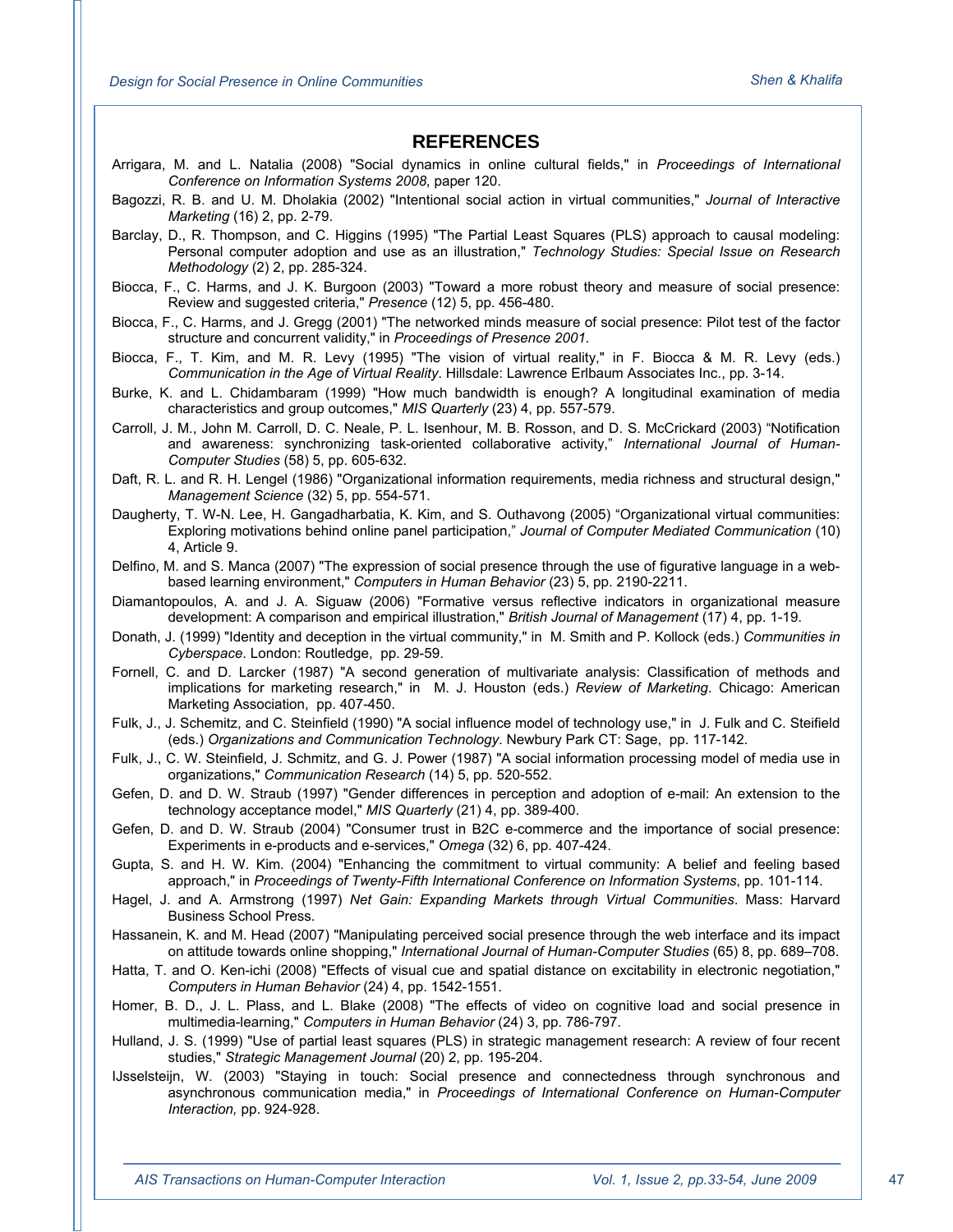IJsselsteijn, W. A. and G. Riva (2003) "Being there: The experience of presence in mediated environments," in G. Riva, F. Davide, and W. A. IJsselsteijn (eds.) *Being There: Concepts, Effects and Measurement of User Presence in Synthetic Environments*, Amsterdam: Los Press, pp. 3-16.

- Jeppesen, L. B. and L. Frederiksen (2006) "Why do users contribute to firm-hosted user communities? The case of computer-controlled music instruments," *Organization Science* (17) 1, pp. 45-63.
- Johnson, R. D., S. Hornik, and E. Salas (2008) "An empirical examination of factors contributing to the creation of successful e-learning environments," *International Journal of Human-Computer Studies* (66) 5, pp. 356-369.
- Jones, Q., G. Ravid, and S. Rafaeli (2004) "Information overload and the message dynamics of online interaction spaces: A theoretical model and empirical exploration," *Information Systems Research* (15) 2, pp. 194-210.
- Kim, T. and F. Biocca (1997) "Telepresence via television: Two dimensions of telepresence may have different connections to memory and persuasion," *Journal of Computer Mediated Communication* (3) 2. http://jcmc.indiana.edu/vol3/issue2/kim.html, accessed June 24, 2009.
- Kumar, N. and I. Benbasat (2006) "The influence of recommendations and consumer reviews on evaluations of websites," *Information Systems Research* (17) 4, pp. 425-441.
- Laurenceau, J. P., L. F. Barrett, and P. R. Pietromonaco (1998) "Intimacy as an interpersonal process: The importance of self-disclosure, partner disclosure, and perceived partner responsiveness in interpersonal exchanges," *Journal of Personality and Social Psychology* (74) 5, pp. 1238-1251.
- Law, K. S., C.-S. Wong, and W. H. Mobley (1998) "Toward a taxonomy of multidimensional constructs," *Academy of Management Review* (23) 4, pp. 741-755.
- Lee, K. M., Y. Junga, J. Kimb, and S. R. Kimb (2006) "Are physically embodied social agents better than disembodied social agents? The effects of physical embodiment, tactile interaction, and people's loneliness in human– robot interaction," *International Journal of Human-Computer Studies* (64) 10, pp. 962–973.
- Lee, K. M. and C. Nass (2005) "Social-psychological origins of feelings of presence: Creating social presence with machine-generated voices," *Media Psychology* (7) 1, pp. 31-45.
- Lombard, M. and T. Ditton (1997) "At the heart of it all: The concept of presence," *Journal of Computer Mediated Communication* (3) 2.
- Ma, M. and R. Agarwal (2007) "Through a glass darkly: Information technology design, identity verification, and knowledge contribution in online communities," *Information Systems Research* (18) 1, pp. 42-67.
- Markus, M. L. (1994) "Electronic mail as the medium of managerial choice," *Organization Science* (5) 4, pp. 502-527.
- McLeod, P. L., R. S. Baron, M. W. Marti, and K. Yoon (1997) "The eyes have it: Minority influence in face-to-face and computer-mediated group discussion," *Journal of Applied Psychology* (82) 5, pp. 706-718.
- Miranda, S. M. and C. S. Saunders (2003) "The social construction of meaning: An alternative perspective on information sharing," *Information Systems Research* (14) 1, pp. 87-106.
- Nambisan, S. (2002) "Designing virtual customer environments for new product development: toward a theory," *Academy of Management Review* (27) 3, pp. 392.
- Nowak, K. L. and F. Biocca (2003) "The effect of the agency and anthropomorphism on users' sense of telepresence, co-presence and social presence in virtual environments," *Presence* (12) 5, pp. 481-494.
- Nunnally, J. C. and I. H. Bernstein (1994) *Psychometric Theory*, 3rd edition. New York: McGraw-Hill.
- Pares, N. and R. Pares (2006) "Towards a model for a virtual reality experience: The virtual subjectiveness," *Presence* (15) 5, pp. 524-538.
- Pavlou, P. A., H. G. Liang, and Y. J. Xue (2007) "Understanding and mitigating uncertainty in online exchange relationships: A principal-agent perspective," *MIS Quarterly* (31) 1, pp. 105-136.
- Petter, S., D. Straub, and A. Rai (2007) "Specifying formative constructs in information systems research," *MIS Quarterly* (31) 4, pp. 623-656.
- Podsakoff, P. M. (1986) "Self-reports in organizational research: Problems and prospects," *Journal of Management* (12) 4, pp. 531-544.
- Postmes, T., R. Spears, and M. Lea (1998) "Breaching or building social boundaries? SIDE-effects of computermediated communication," *Communication Research* (25) 6, pp. 689-715.
- Preece, J. and D. Maloney-Krichmar (2003) "Online communities: Focusing on sociability and usability," in J. A. Jacko and A. Sears (eds.) *The Human-Computer Interaction Handbook*. Mahwah, NJ: Lawrence Erlbaum Assoc., pp. 583-595.
- Preece, J. and B. Shneiderman (2009) "The reader-to-leader framework: Motivating technology-mediated social participation," *AIS Transactions on Human-Computer Interaction* (1) 1, pp. 13-32.
- Qiu, L. and I. Benbasat (2005) "An investigation into the effects of text-to-speech voice and 3D avatars on the perception of presence and flow of live help in electronic commerce," *ACM Transactions on Computer-Human Interaction* (12) 4, pp. 329-355.
- Reeves, B. and C. Nass (1996) *The Media Equation: How People Treat Computers, Television, and New Media Like Real People and Places*. Cambridge: Cambridge University Press.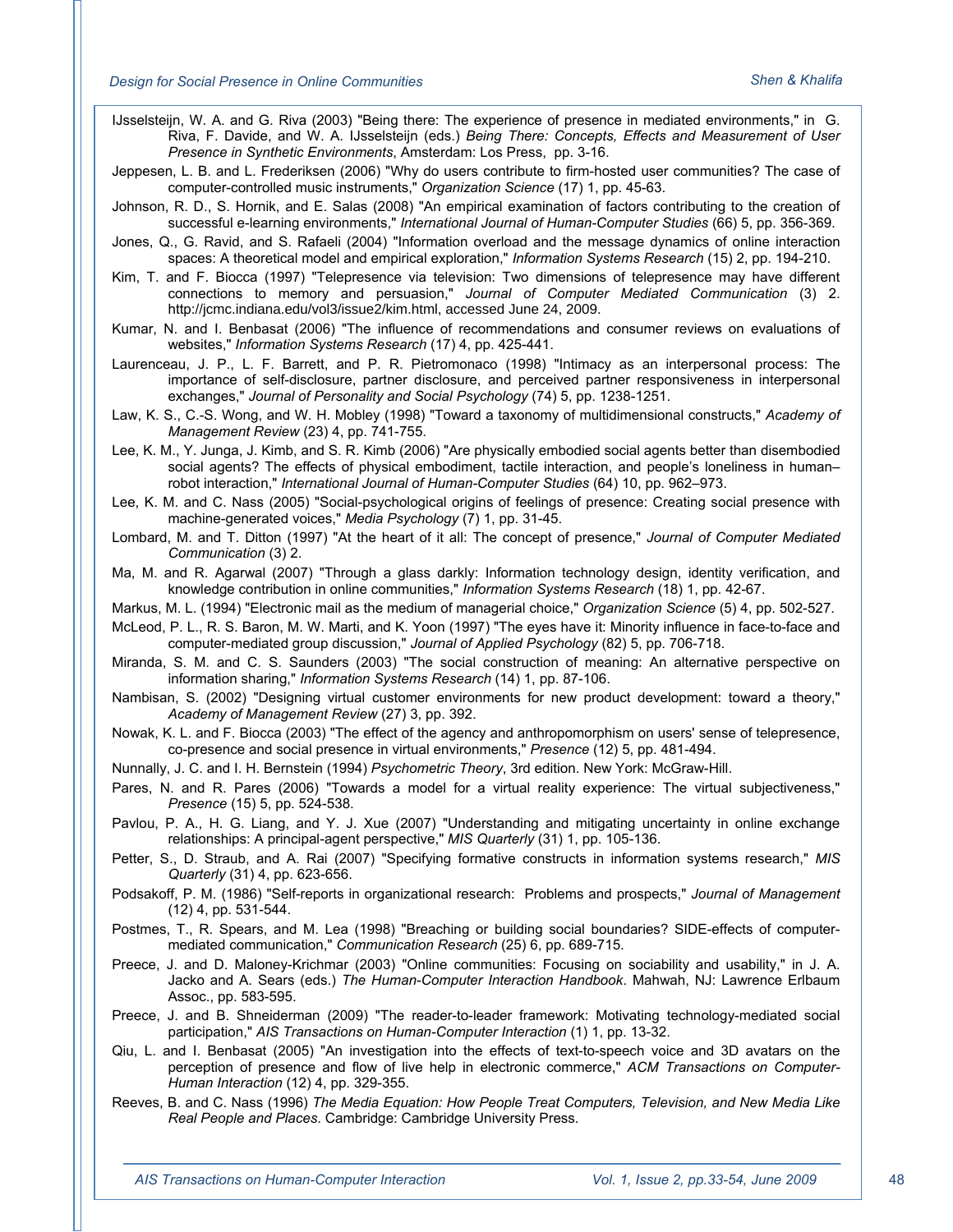- Ren, Y., R. Kraut, and S. Kiesler (2007) "Applying common identity and bond theory to design of online communities," *Organization Studies* (28) 3, pp. 377-408.
- Riva, G., G. Castelnuovo, A. Gaggioli, and F. Mantovani (2002) "Towards a cultural approach to presence," in *Proceedings of Presence 2002*.
- Riva, G., J. A. Waterworth, and E. L. Waterworth (2004) "The layers of presence: A bio-cultural approach to understanding presence in natural and mediated environments," *CyberPsychology & Behavior* (7) 4, pp. 402-416.
- Roger, P. and M. Lea (2005) "Social presence in distributed group environments: the role of social identity," *Behaviour and Information Technology* (24) 2, pp. 151-158.
- Saint-Onge, H. and D. Wallace (2003) *Leveraging Communities of Practice for Strategic Advantage*. Burlington, MA: Butterworth-Heinemann.
- Shen, K. N. and M. Khalifa (2007) "Exploring multi-dimensional conceptualization of social presence in the context of online communities," in *Proceedings of Human-Computer Interaction International 2007*, pp. 999 - 1008.
- Shen, K. N. and M. Khalifa (2008) "Exploring multi-dimensional conceptualization of social presence in the context of online communities," *International Journal of Human-Computer Interaction* (24) 7, pp. 1–27.
- Shen, K. N., A. Y. Yu, and M. Khalifa (2007) "Knowledge contribution in virtual communities: Accounting for multiple dimensions of social presence through social identity," in *Proceedings of The Pacific Asia Conference on Information Systems 2007.*
- Short, J., E. Williams, and B. Christie (1976) *The Social Psychology of Telecommunications*. London: Wiley.
- Sia, C. L., B. C. Y. Tan, and K. K. Wei (2002) "Group polarization and computer-mediated communication: Effects of communication cues, social presence, and anonymity," *Information Systems Research* (13) 1, pp. 70-90.
- Slater, M., M. Usoh, and A. Steed (1994) "Depth of presence in virtual environment," *Presence* (3) 2, pp. 130-144.
- Spring, M.B. and V. Vathanophas (2003) "Peripheral social awareness information in collaborative work," *Journal of the American Society for Information Science and Technology* (54) 11, pp. 1006-1013.
- Straub, D. W. (1994) "The effect of culture on IT diffusion: e-mail and FAX in Japan and the U.S.," *Information Systems Research* (5) 1, pp. 23-47.
- Teigland, R. and M. M. Wasko (2003) "Integrating knowledge through information trading: examining the relationship between boundary spanning communication and individual performance," *Decision Sciences* (34) 2, pp. 261-286.
- Venkatesh, V. and P. Johnson (2002) "Telecommuting technology implementations: A within- and between- subjects longitudinal field study," *Personnel Psychology* (55) 3, pp. 661-687.
- Waller, D. and E. R. Bachmann (2006) "The borderline of science: On the value of factor analysis for understanding presence," *Presence* (15) 2, pp. 235–244.
- Walther, J. B. (1995) "Relational aspects of computer-mediated communications: Experimental observations over time," *Organization Science* (6) 2, pp. 182-203.
- Wasko, M. and S. Faraj (2000) "It is what one does: Why people participate and help others in electronic communities of practice," *Journal of Strategic Information Systems* (9) 2-3, pp. 155-173.
- Wenger, E. (1998) *Communities of Practice: Learning, Meaning, and Identity*. New York: Cambridge University Press.
- Williams, R. L. and J. Cothrel (2000) "Four smart ways to run online communities," *Sloan Management Review* 41 (4), pp. 81-91.
- Witmer, B. G., C. J. Jerome, and M. J. Singer (2005) "The factor structure of the presence questionnaire," *Presence* (14) 3, pp. 298-312.
- Yoo, Y. and M. Alavi (2001) "Media and group cohesion: Relative influences on social presence, task participation, and group consensus," *MIS Quarterly* (25) 3, pp. 371-390.
- Zack, M. H. (1993) "Interactivity and communication mode choice in ongoing management groups," *Information Systems Research* (4) 3, pp. 207-239.
- Zhang, D. S., P. B. Lowry, L. N. Zhou, and X. L. Fu (2007) "The impact of individualism Collectivism, social presence, and group diversity on group decision making under majority influence " *Journal of Management Information Systems* (23) 4, pp. 53-80.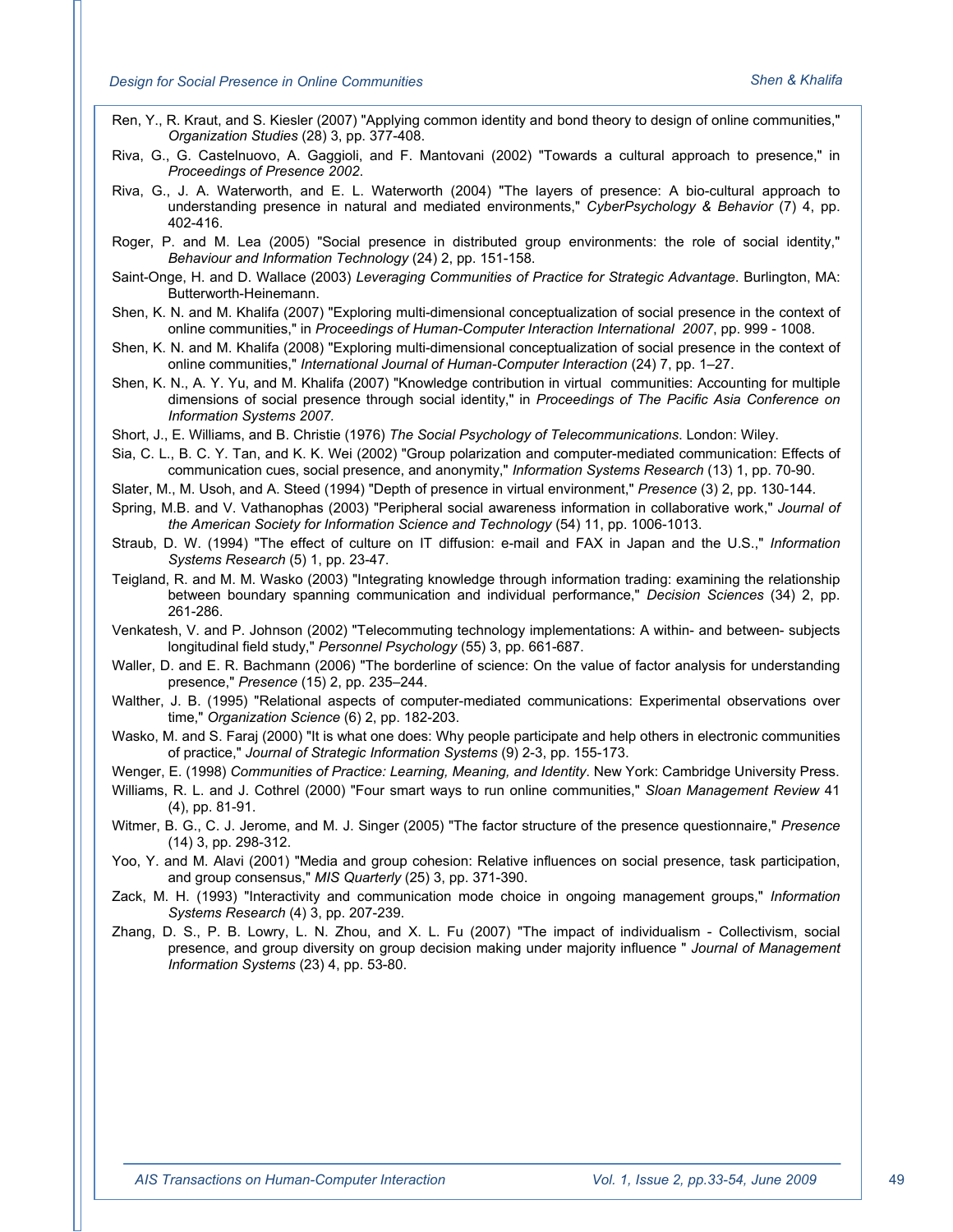## **APPENDIX I: OPERATIONALIZATION OF SOCIAL PRESENCE**

Please specify the frequency of occurrences of the following situations within this online forum. (In the following statements, "the others" refers to the users whom you interacted with.) (1= never happened; 7 = very often)

Awareness (Shen and Khalifa, 2008):

- 1. I hardly notice the other individual.
- 2. I feel that the others are aware of my presence.

Affective Social Presence (Shen and Khalifa, 2008):

- 1. The other individuals are influenced by my moods.
- 2. I am influenced by the others moods.
- 3. The others' mood does NOT affect my mood/emotional-state.
- 4. My mood does NOT affect the others' mood/emotional-state.
- 5. I think people in this forum affect each other's mood/emotional-state.

Cognitive Social Presence (Shen and Khalifa, 2008):

- 1. I know the purpose of this forum.
- 2. People in this forum understand each other.
- 3. I understand the others' opinions.
- 4. The others understand what I mean.
- 5. My thoughts are clear to the others.
- 6. The other individuals' thoughts are clear to me.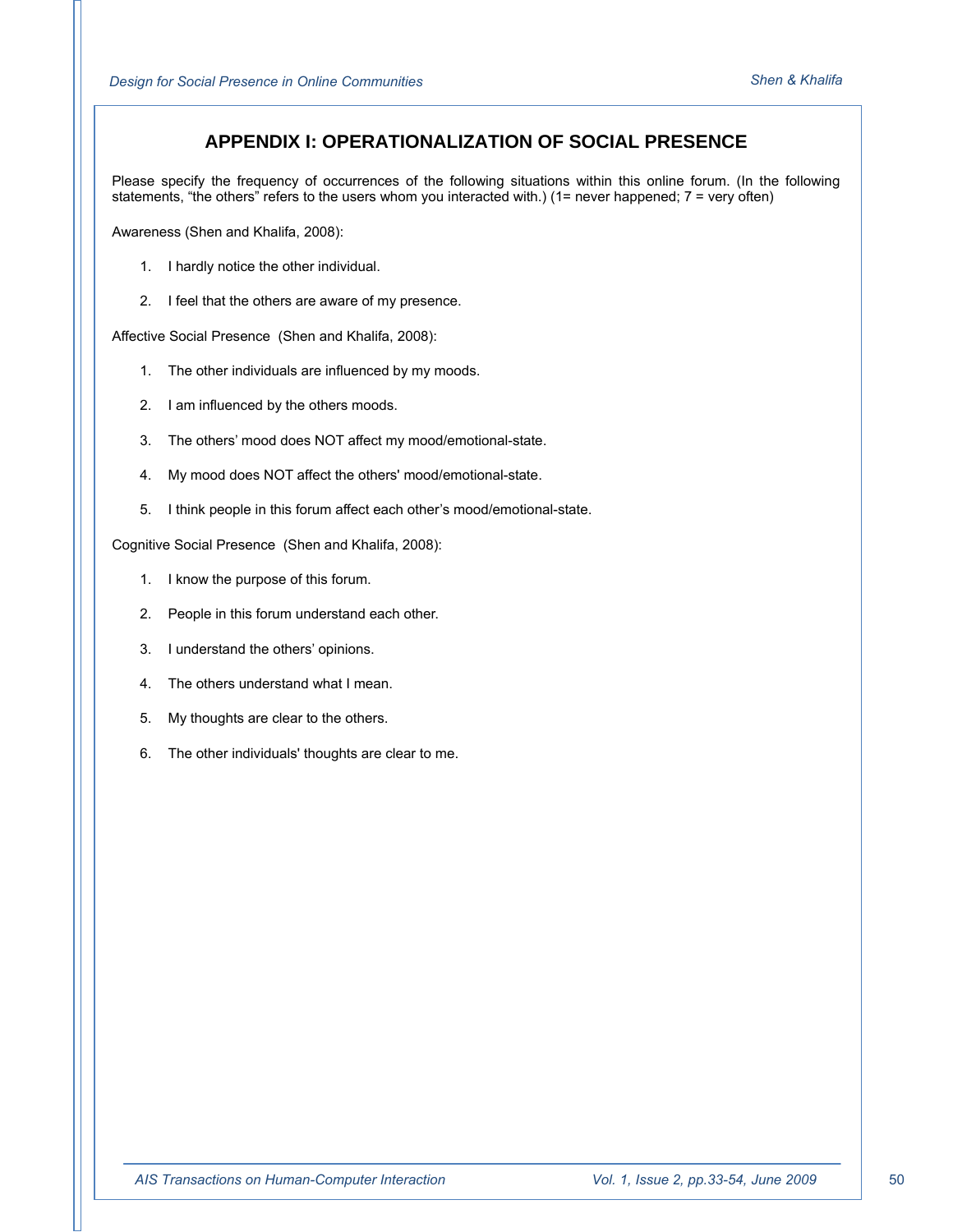## **APPENDIX II: UNIDIMENSIONAL CONCEPTUALIZATION OF SOCIAL PRESENCE IN PRIOR IS RESEARCH AND RELATED IT ARTIFACTS**

| <b>Source</b>                       | <b>Definition of SP</b>                                                                                                                                                                                                                                                                                                                                                                                        | <b>Measures</b>                                                                                 | <b>IT Artifacts</b>                                                        |
|-------------------------------------|----------------------------------------------------------------------------------------------------------------------------------------------------------------------------------------------------------------------------------------------------------------------------------------------------------------------------------------------------------------------------------------------------------------|-------------------------------------------------------------------------------------------------|----------------------------------------------------------------------------|
| (Zack, 1993)                        | Social presence represents the degree to which<br>the mode of communication allows participants<br>to experience each other as being<br>psychologically close or present. "A particular<br>communication mode comprises characteristics<br>of the medium such as richness and social<br>presence, and characteristics of the channel,<br>such as speed, capacity, reliability, or<br>interactivity." (pp. 210) | <b>NA</b>                                                                                       | Electronic messaging                                                       |
| (Straub, 1994)                      | "The degree to which a medium<br>permits users to experience others as being<br>psychologically present" (Fulk et al., 1987)                                                                                                                                                                                                                                                                                   | (Short et al., 1976)                                                                            | Email and Fax                                                              |
| (Gefen and<br>Straub, 1997)         | Perceived social presence (SP) refers to the<br>sense of human contact embodied in a<br>medium.                                                                                                                                                                                                                                                                                                                | (Short et al., 1976)<br>with one additional<br>item.                                            | Email                                                                      |
| (McLeod et al.,<br>1997)            | Social presence refers to the degree of<br>tangibility and proximity of other people that one<br>perceives in a communication situation.                                                                                                                                                                                                                                                                       | Manipulated: face-<br>to-face; identified<br>GDSS and<br>anonymous GDSS                         | <b>GDSS</b>                                                                |
| (Burke and<br>Chidambaram.<br>1999) | Social presence is the extent to which one feels<br>the presence of a person with whom one is<br>interacting.                                                                                                                                                                                                                                                                                                  | (Short et al., 1976).                                                                           | Distributed-<br>Synchronous and<br>Distributed-<br>Asynchronous situations |
| (Yoo and<br>Alavi, 2001)            | Social presence refers to the degree of salience<br>of the other person in the communication<br>interactions and the consequent salience of the<br>interpersonal relationship (Short et al., 1976).                                                                                                                                                                                                            | (Short et al., 1976)                                                                            | Audio conferencing vs.<br>desktop<br>videoconferencing                     |
| (Sia et al.,<br>2002)               | The degree to which people establish warm and<br>personal connections with each other in a<br>communication setting.                                                                                                                                                                                                                                                                                           | Manipulated: Face-<br>to-face vs. CMC                                                           | <b>CMC</b>                                                                 |
| (Venkatesh<br>and Johnson,<br>2002) | Social richness: refers to three key attributes,<br>i.e., ability to transmit Social cues, change<br>understanding, and resolve equivocality.                                                                                                                                                                                                                                                                  | (Short et al., 1976)                                                                            | Telecommuting<br>technology vs. desktop                                    |
| (Miranda and<br>Saunders.<br>2003)  | Degree to which the medium facilitate the<br>awareness of the other person and<br>interpersonal relationships during the interaction<br>(Fulk et al., 1990)                                                                                                                                                                                                                                                    | Manipulated: Face-<br>to-face vs.<br>Electronic medium                                          | Multi-media                                                                |
| (Nowak and<br>Biocca, 2003)         | The perceived ability of the medium to connect<br>people                                                                                                                                                                                                                                                                                                                                                       | (Short et al., 1976)                                                                            | Anthropomorphism                                                           |
| (Gefen and<br>Straub, 2004)         | The perception that there is personal, sociable,<br>and sensitive human contact in the medium<br>(Short et al., 1976).                                                                                                                                                                                                                                                                                         | (Gefen and Straub.<br>1997)                                                                     | <b>NA</b>                                                                  |
| (Lee and<br>Nass, 2005)             | (Short et al., 1976)                                                                                                                                                                                                                                                                                                                                                                                           |                                                                                                 | Computer-synthesized<br>voice                                              |
| (Qiu and<br>Benbasat,<br>2005)      | The extent to which users sense the existence<br>of other people or intelligent minds in distant<br>locations.                                                                                                                                                                                                                                                                                                 | (Short et al., 1976)                                                                            | 3D avatar and Text-To-<br>Speech voice                                     |
| (Roger and<br>Lea, 2005)            | The conceptualization is based on (Short et al.,<br>1976).                                                                                                                                                                                                                                                                                                                                                     | The sense of<br>belongingness to,<br>or identification<br>with, the salient<br>social identity. | NA                                                                         |
| (Kumar and<br>Benbasat,<br>2006)    | Social presence refers to the degree to which a<br>medium allows an individual to establish a<br>personal connection with others (Short et al.,<br>1976).                                                                                                                                                                                                                                                      | (Gefen and Straub,<br>2004)                                                                     | Customer review and<br>recommendation                                      |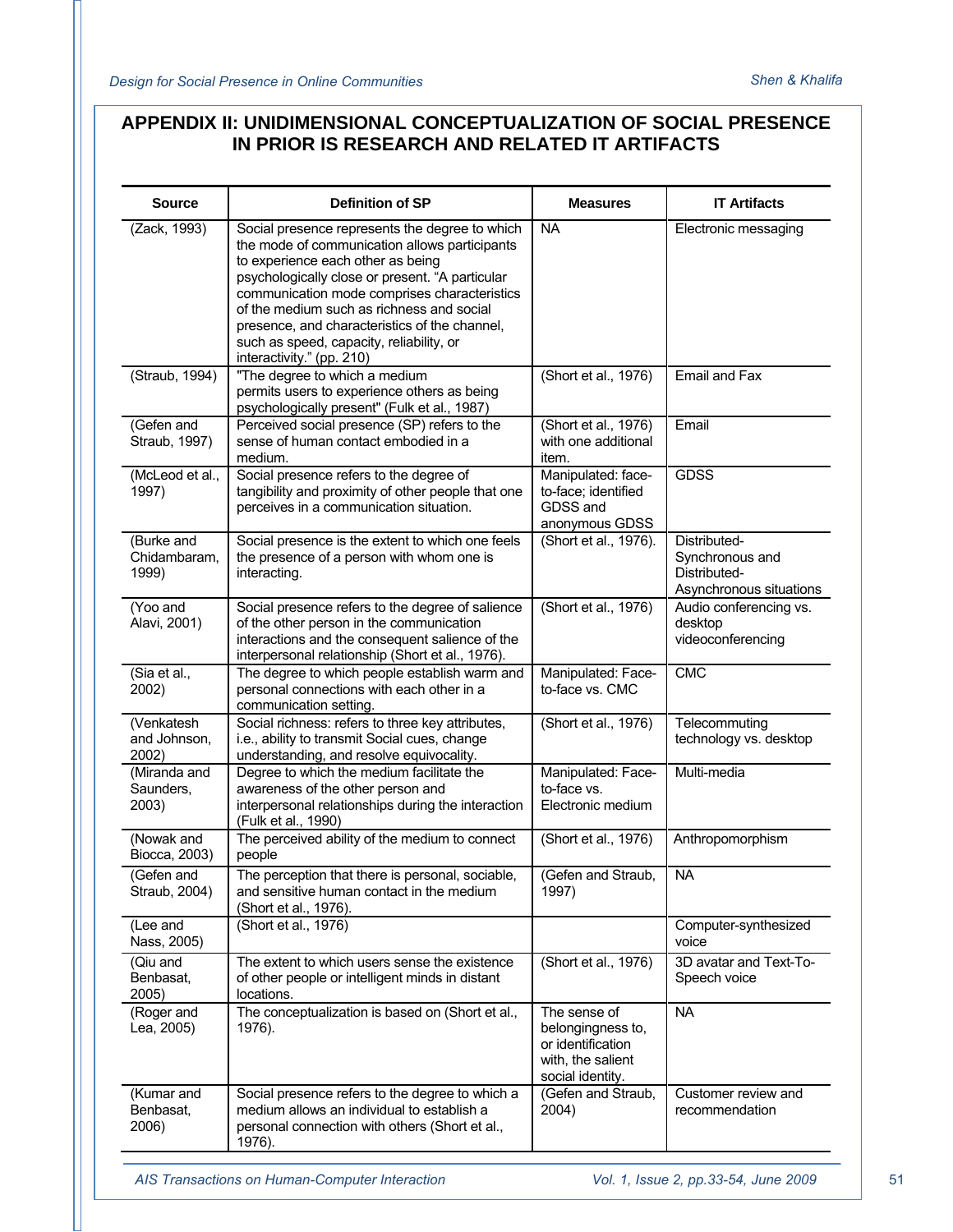| <b>Source</b>                    | Definition of SP                                                                                                                                                                                                                                            | <b>Measures</b>                                                                                                                                                              | <b>IT Artifacts</b>                                                     |
|----------------------------------|-------------------------------------------------------------------------------------------------------------------------------------------------------------------------------------------------------------------------------------------------------------|------------------------------------------------------------------------------------------------------------------------------------------------------------------------------|-------------------------------------------------------------------------|
| (Lee et al.,<br>2006)            | A psychological state in which virtual (para-<br>authentic or artificial) actors are experienced as<br>actual social actors in either sensory or non-<br>sensory ways.                                                                                      | (Short et al., 1976)                                                                                                                                                         | Physically embodied<br>agents                                           |
| (Pavlou et al.,<br>2007)         | Social presence: the extent to which a<br>consumer feels that the online environment<br>closely resembles a physical interaction with a<br>seller.                                                                                                          | (Gefen and Straub,<br>2004)                                                                                                                                                  | <b>NA</b>                                                               |
| (Delfino and<br>Manca, 2007)     | In the context of online learning, social<br>presence was recently redefined as "the ability<br>of learners to project themselves socially and<br>emotionally as 'real' people into a community of<br>learners"                                             | Expressions of<br>self-disclosure,<br>emotions and<br>conceptualization<br>of the online<br>learning<br>environment as<br>important<br>indicators of social<br>presence.     | <b>NA</b>                                                               |
| (Hassanein<br>and Head,<br>2007) | Medium gives the user a sense of human<br>warmth and sociability.                                                                                                                                                                                           | (Gefen and Straub,<br>2004)                                                                                                                                                  | Imaginary interaction<br>elements of textual and<br>graphic information |
| (Zhang et al.,<br>2007)          | Social presence can be defined as "the degree<br>to which a medium<br>facilitates awareness of the other person and<br>interpersonal relationships during the<br>interaction"                                                                               | Manipulated: Face-<br>to-face vs. CMC                                                                                                                                        | <b>CMC</b>                                                              |
| (Hatta and<br>Ken-ichi,<br>2008) | The conceptualization is based on (Short et al.,<br>1976).                                                                                                                                                                                                  | Manipulated: virtual<br>anonymity/ non-<br>anonymity<br>One item for<br>manipulation<br>check:<br>"Did you feel that<br>the other negotiator<br>was as dry as a<br>machine?" | Anonymity                                                               |
| (Homer et al.,<br>2008)          | <b>NA</b>                                                                                                                                                                                                                                                   | Adapted from (Kim<br>and Biocca, 1997)<br>(scale for<br>telepresence)                                                                                                        | Video                                                                   |
| (Johnson et<br>al., 2008)        | A learner perception of the extent to which the<br>technology enables them to create an<br>environment in which they feel is warm,<br>personal, sociable,<br>and active and allows them to be connected in<br>a shared learning space (Short et al., 1976). | (Short et al., 1976).                                                                                                                                                        | <b>NA</b>                                                               |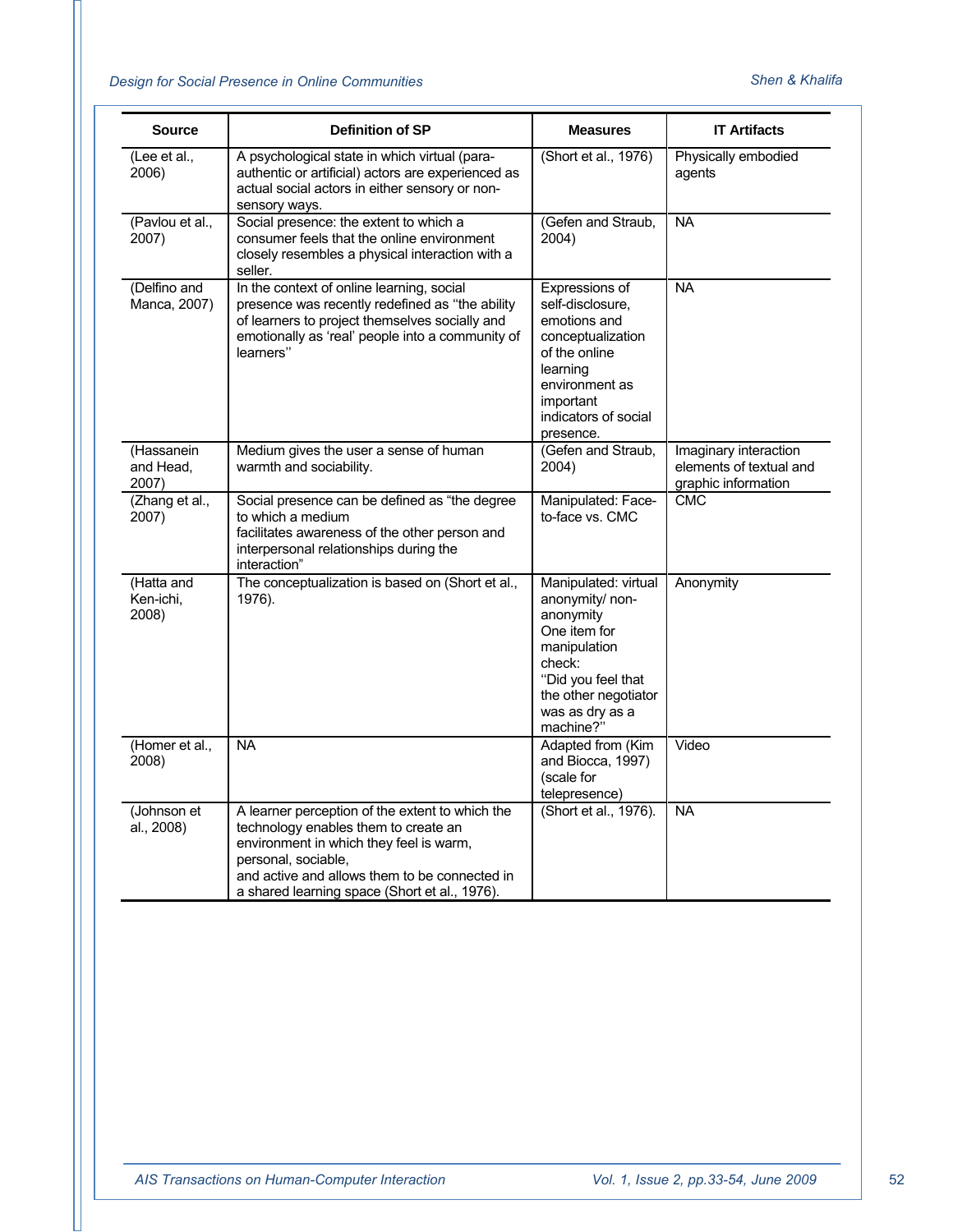## **APPENDIX III: FACTOR ANALYSIS WITH SOCIAL PRESENCE DIMENSIONS**

|                    | Component |      |         |
|--------------------|-----------|------|---------|
|                    | 1         | 2    | 3       |
| ASP <sub>1</sub>   | .265      | .738 | .113    |
| ASP <sub>2</sub>   | .156      | .765 | .071    |
| ASP3               | .149      | .844 | .024    |
| ASP4               | .144      | .810 | -.018   |
| ASP <sub>5</sub>   | .167      | .753 | .020    |
| CSP <sub>1</sub>   | .828      | .163 | $-.017$ |
| CSP <sub>2</sub>   | .719      | .135 | -.106   |
| CSP <sub>3</sub>   | .809      | .172 | $-.053$ |
| CSP4               | .798      | .151 | -.151   |
| CSP <sub>5</sub>   | .799      | .115 | -.008   |
| CSP <sub>6</sub>   | .750      | .121 | -.171   |
| Aware1             | $-.074$   | .087 | .728    |
| Aware <sub>2</sub> | .002      | .012 | .812    |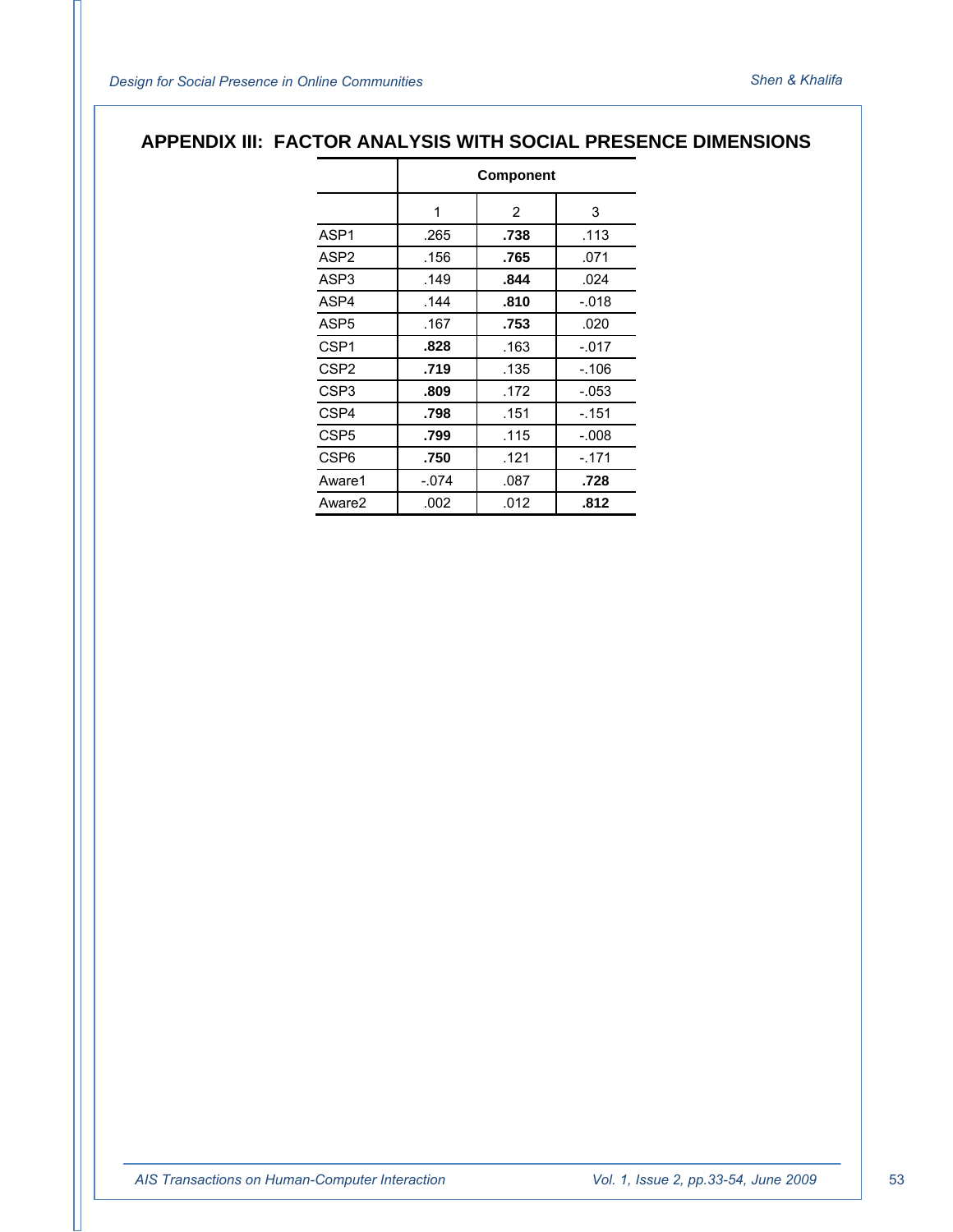## **ABOUT THE AUTHORS**



Kathy Ning Shen received the degrees of MS in Information Management from Peking University, and MPhil and PhD in Information Systems from Information Systems Department, City University of Hong Kong. She is currently an Assistant Professor and Chairperson of Management Information Systems (MIS) Department at Abu Dhabi University. She also serves as the Director of Center for Middle East Business Cases. Her research interests include human-computer interaction; virtual communities, ITenabled learning and knowledge management, e-commerce and online consumer behavior, IT investment and enterprise applications. Her work has been published in journals such as *Communications of the ACM, Journal of Computer Information Systems, Behaviour & Information Technology, International Journal of Human-Computer Interaction, Journal of Enterprise Information Management, and Journal of Knowledge Management.* She also authored a number of articles and presented in conferences,

including *ICIS, HICSS, PACIS, and AMCIS*.



Mohamed Khalifa was educated at the Wharton Business School of the University of Pennsylvania and received the degrees of M.A. in Decision sciences and PhD in Information Systems. At present, he is Professor of Information Systems and the Vice President Academic at the University of Wollongong in Dubai. Dr. Khalifa's research interests include IT adoption and usage, online consumer behavior and knowledge management. His articles appeared in journals such as *Communications of the ACM*, *Journal of the Association of Information Systems*, *IEEE Transactions on Engineering Management*, *IEEE Transactions on Systems Man and Cybernetics*, *Decision Support Systems*, *Data Base* and *Information and Management*.

Copyright © 2009 by the Association for Information Systems. Permission to make digital or hard copies of all or part of this work for personal or classroom use is granted without fee provided that copies are not made or distributed for profit or commercial advantage and that copies bear this notice and full citation on the first page. Copyright for components of this work owned by others than the Association for Information Systems must be honored. Abstracting with credit is permitted. To copy otherwise, to republish, to post on servers, or to redistribute to lists requires prior specific permission and/or fee. Request permission to publish from: AIS Administrative Office, P.O. Box 2712 Atlanta, GA, 30301-2712 Attn: Reprints or via e-mail from ais@aisnet.org.